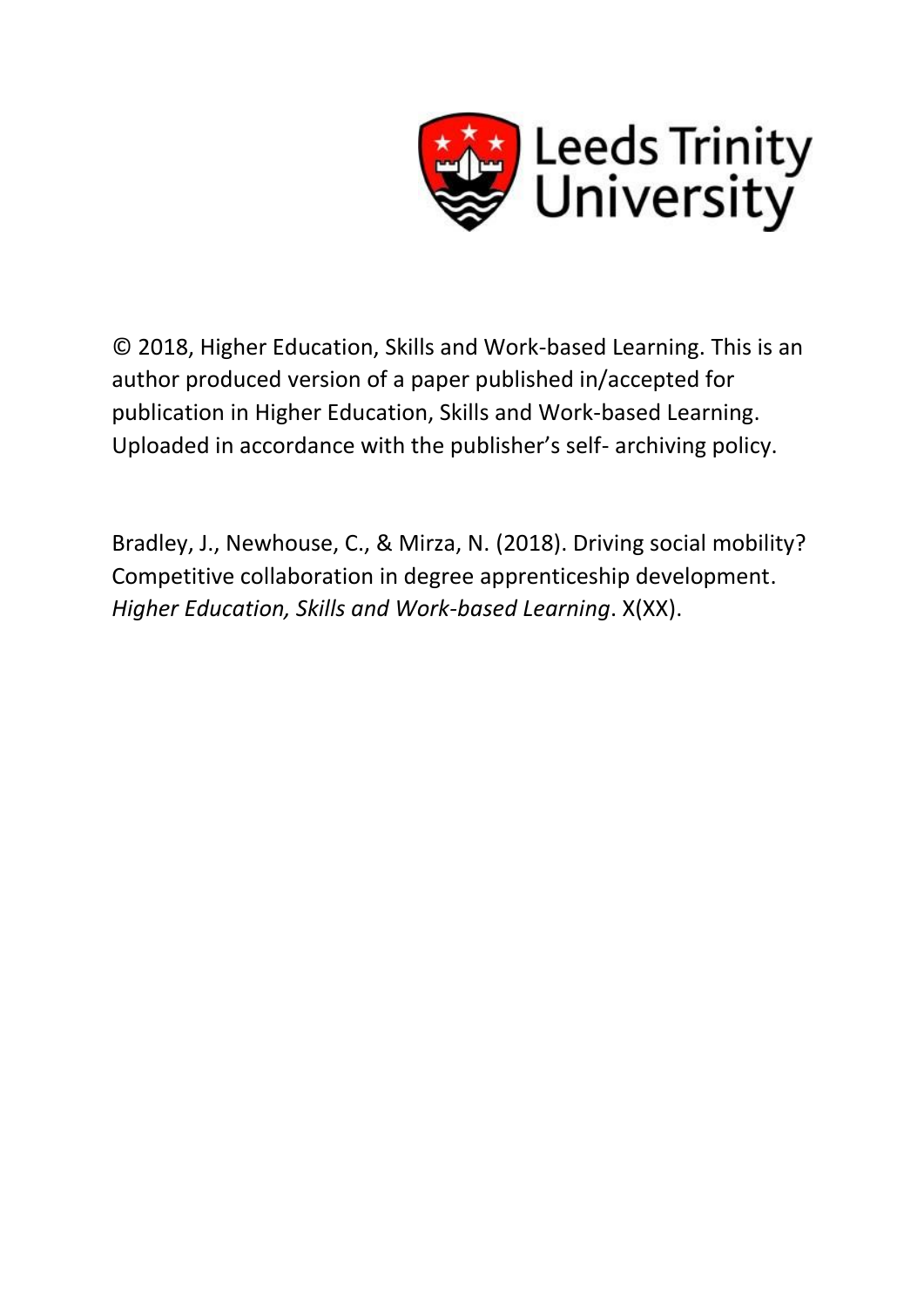

| Higher Education, Skills and Work-Based Learning                                                                                                                                                                                                                                                                                     |                                                                                                                                     |  |
|--------------------------------------------------------------------------------------------------------------------------------------------------------------------------------------------------------------------------------------------------------------------------------------------------------------------------------------|-------------------------------------------------------------------------------------------------------------------------------------|--|
| <b>Pemerald</b><br><b>PUBLISHING</b><br>ESN 2042-3896<br>Volume 00 Number 00 2018<br><b>Higher Education,</b><br><b>Skills and Work-based</b><br>Learning<br>The journal of the University<br>Vocational Awards Council<br>UVAC<br>Driving Social Mobility? Collaborative competition in Degree<br><b>Apprenticeship development</b> |                                                                                                                                     |  |
| Journal:                                                                                                                                                                                                                                                                                                                             | Higher Education, Skills and Work-Based Learning                                                                                    |  |
| Manuscript ID                                                                                                                                                                                                                                                                                                                        | HESWBL-07-2018-0077                                                                                                                 |  |
| Manuscript Type:                                                                                                                                                                                                                                                                                                                     | Case Study                                                                                                                          |  |
| Keywords:                                                                                                                                                                                                                                                                                                                            | social equality, degree apprenticeships,, under-represented groups,<br>social mobility, Higher Education, competitive collaboration |  |
|                                                                                                                                                                                                                                                                                                                                      | <b>SCHOLARONE™</b><br>Manuscripts                                                                                                   |  |

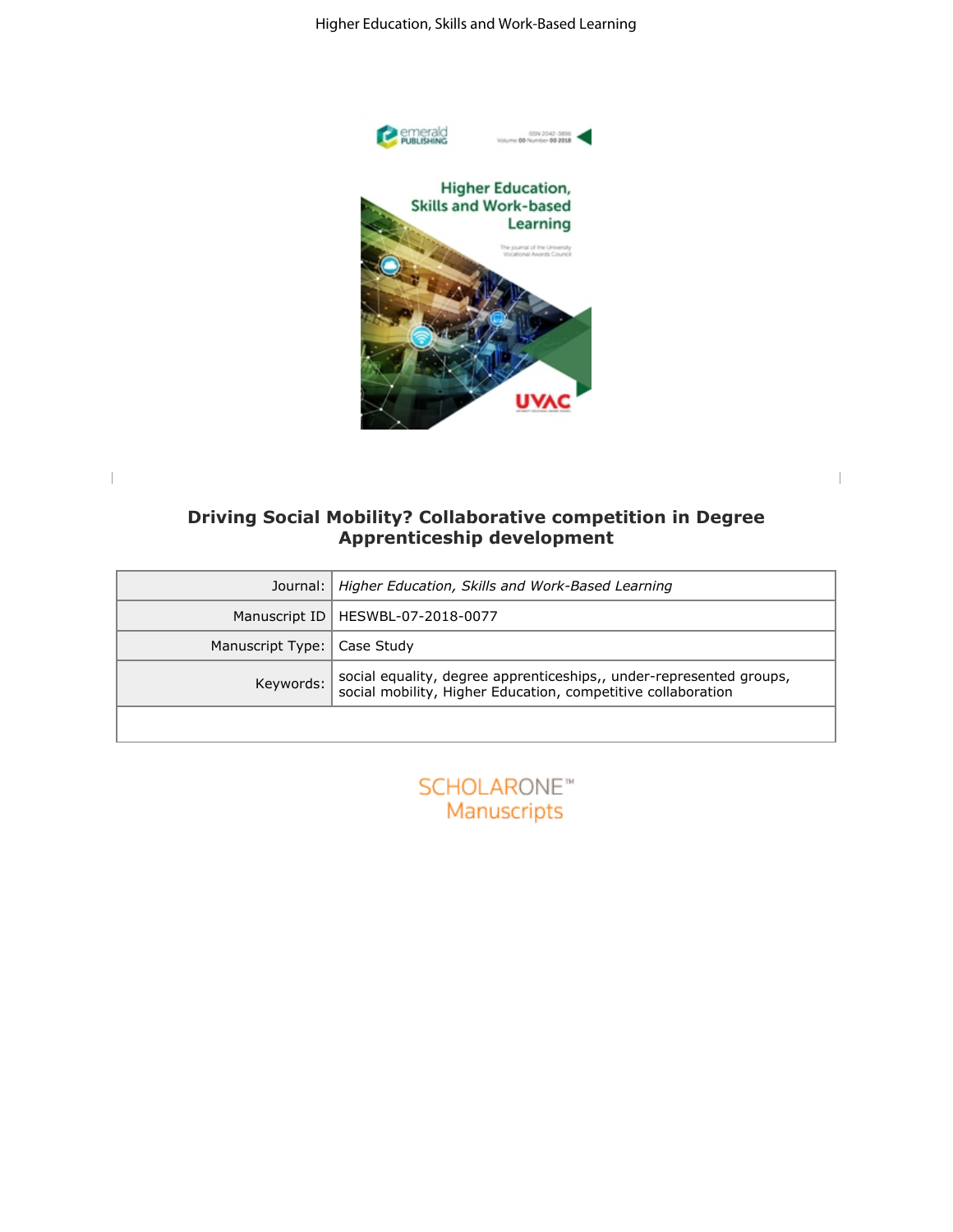# **Driving Social Mobility? Collaborative competition in Degree Apprenticeship development**

#### Abstract

Health or 21<br>
Health Mobility? Collaborative competition in Degree Appronticeship<br>  $\frac{1}{2}$ <br>  $\frac{1}{4}$ <br>
Advance.<br>  $\frac{1}{4}$ <br>
Advance.<br>
Advance.<br>
Advance.<br>
Advance.<br>
Advance.<br>  $\frac{1}{4}$ <br>
Advance.<br>  $\frac{1}{4}$ <br>
Advance.<br>  $\frac$ Apprenticeship reforms have paved the way for higher education providers, including universities, to become Degree Apprenticeship (DA) training providers, creating new workbased Higher Education (HE) routes. The changes aim to generate a new cohort of skilled individuals to support national economic growth, as well as improve levels of social mobility. This paper focusses on a HE partnership project which resulted in a number of collaborative models for development that address these aims.

The paper focuses on qualitative interviews undertaken during the process of creating DAs through a consortium of higher education providers. It considers the collaborative relationships which were built on and which developed across the course of the short-term project. It assesses the concept of competitive collaboration and its link to social mobility.

The paper considers the various manifestations of collaboration which supported the DA developments in a competitive environment: collaboration as embedded; collaboration as negotiation and as a driver for social mobility or social equality.

The uniqueness of this large collaboration of colleges and universities is that it has been a vehicle to raise the status of apprenticeships, provide opportunities for development of new DA curricula and enable practitioners to establish this as a new route into HE. The paper questions current but limited knowledge about the impact of DAs on social mobility and equality.

#### **Introduction**

This paper considers the *doing of* social mobility, drawing on the findings and recommendations from a short-term project around degree apprenticeships, *Driving Social*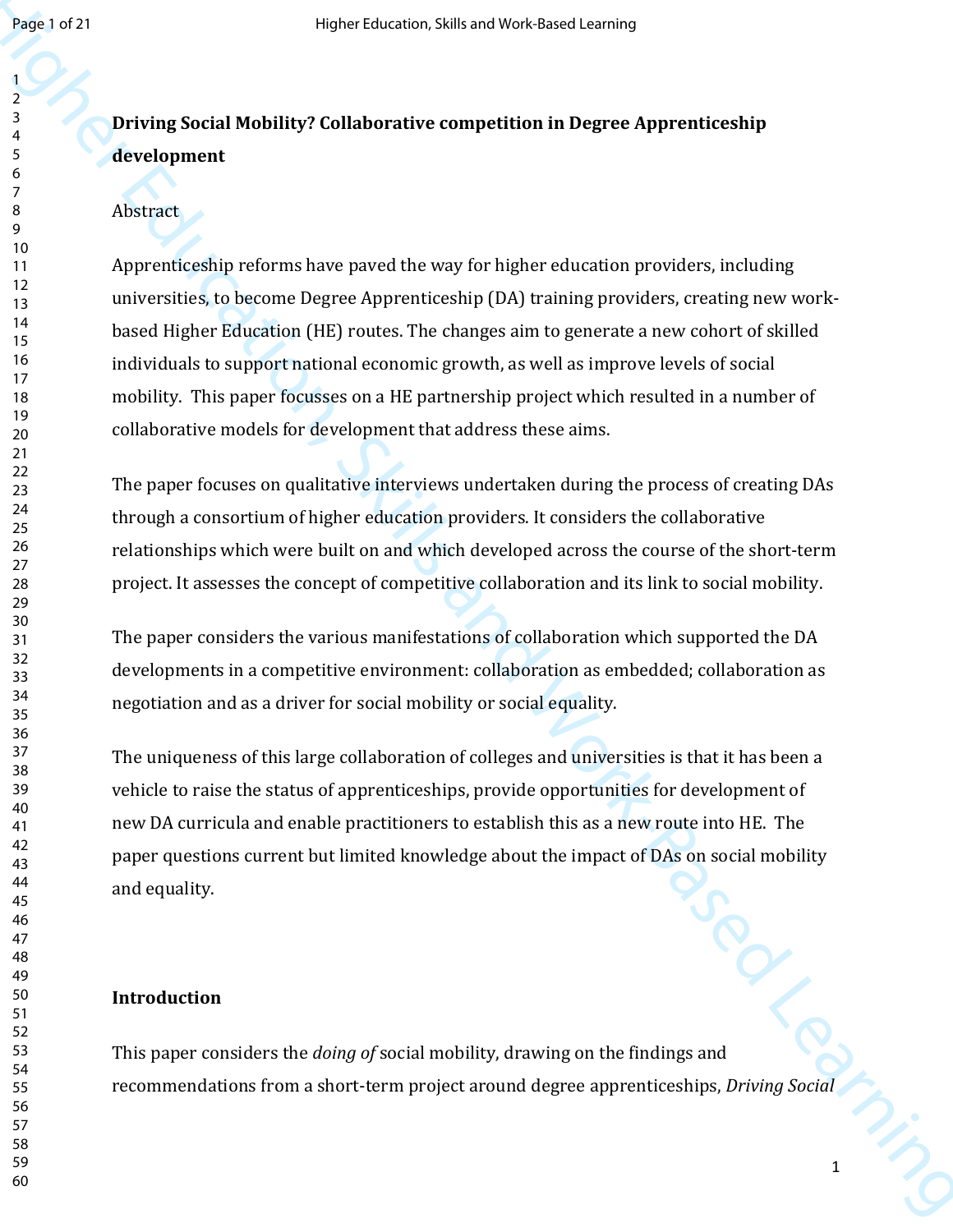*Mobility through Degree Apprenticeships* (henceforth DSM), led by a university in the north of England as part of a consortium of higher education providers. The project took place from October 2017-March 2018 and was funded by the Higher Education Funding Council for England (henceforth HEFCE, the functions of which have now be largely replaced by the Office for Students as part of its Degree Apprenticeship Development Fund Phase 2 (DADF2) programme. The article takes the following form. First, it covers the background to the project and the context in which it took place. Second, it considers the concepts of social mobility and competitive collaboration within the broader area of the national drive to create apprenticeships. Third, it sets out the methods employed for the project and for its research and evaluation. Fourth, it focuses on the analysis of interview data from the project evaluation, drawing on these concepts. Fifth, it presents a summary, indicating areas for further research and opening a discussion for how *doing* social mobility in this way enables new understandings of the concept in a fast-changing educational context.

Here it is not be the control of the control of the control of the control of the control of the control of the control of the control of the control of the control of the control of the control of the control of the cont In writing this paper we seek to open up a discussion of degree apprenticeships (DAs) and the possibilities they embody for considering social mobility in contexts of collaboration and in this emergent area. The project which forms the main focus of this paper contributes to the UK government's 2015 commitment to providing 3 million new apprenticeship starts by 2020 (Department for Business Innovation & Skills, 2015). These reforms have paved the way for higher education providers, including universities, to become degree apprenticeship training providers, creating new work-based Higher Education (HE) routes. The changes aim to generate a new cohort of skilled individuals to support national economic growth. We therefore consider here how these drivers might enable the development of practice-informed theories around social mobility in complex and uncertain times. Our work contributes to an emergent and growing area of practice and research, asking important questions which are relevant for higher education providers developing provision in this area and seeking to address educational inequalities particularly for members of those communities either underrepresented or under achieving in this sector. Although discourses around the promotion of social mobility are within government focus, the concept is not new, it formed the basis for widening access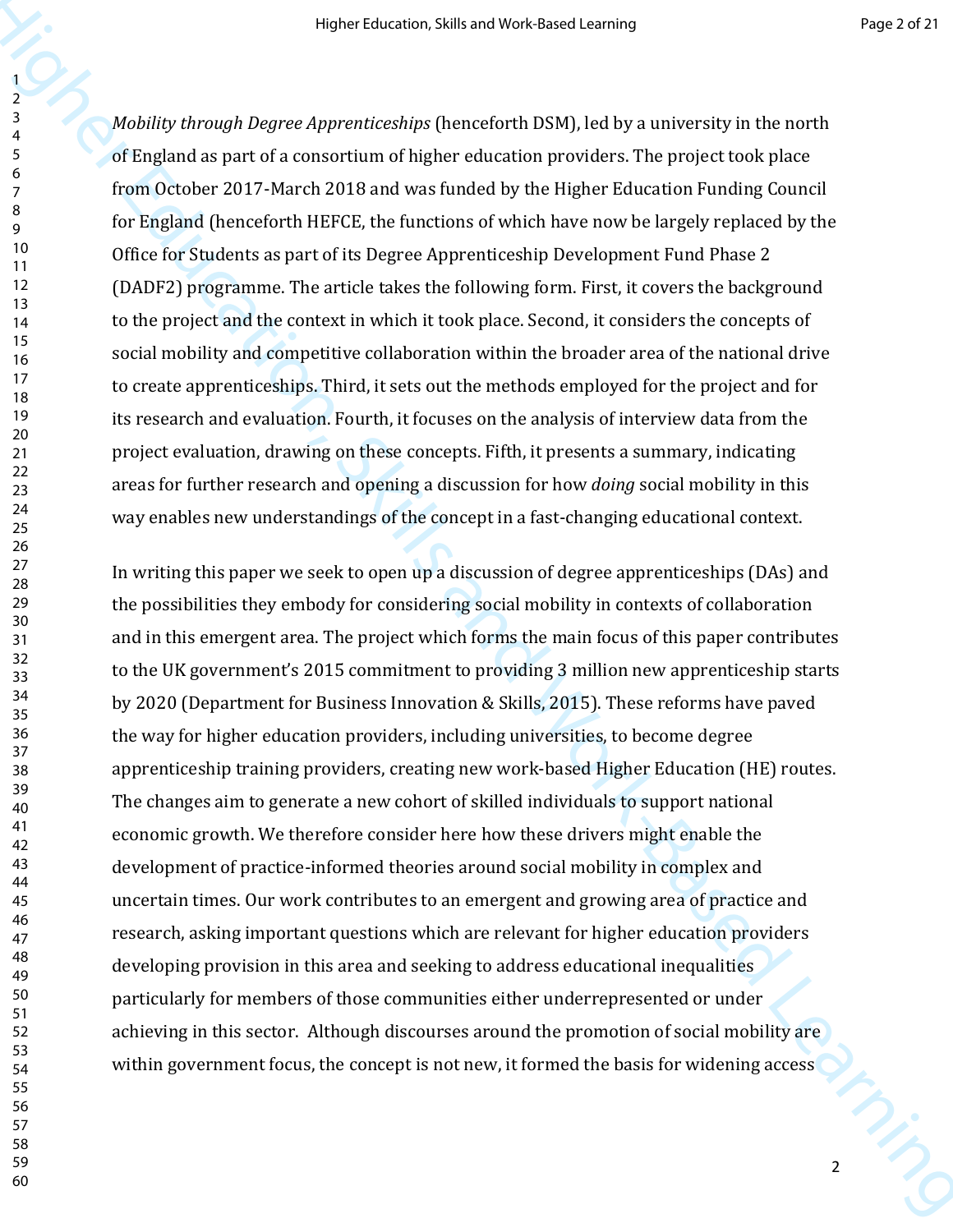and participation policy and practice in the further and higher education sectors for over two decades.

### **Context: the Driving Social Mobility (DSM) Project**

Health and been according to the further and higher coloration sectors for over<br>  $\frac{1}{2}$  and particulation policy and practice in the further and higher coloration sectors for over<br>  $\frac{1}{2}$  context, the Driving Social The DSM project was supported by the government's DADF2 project funding stream (HEFCE, 2017), aiming to stimulate the development of degree apprenticeships, addressing a range of areas including widening participation and access, productivity and economic performance. The programme was underpinned by governmental ambitions to widen access to higher education and, more broadly, 'to increase productivity and to improve economic performance' (HEFCE, 2017). The DADF2 funding followed an initial HEFCEfunded programme around degree apprenticeships (DADF1) for which the lead institution had been successful in obtaining funding in 2016. This first phase focused on the creation and implementation of degree apprenticeships for 'starts' from September 2017/ and the initial activity contributed to the development of infrastructure at the lead institution and across partner institutions to support the further development of degree apprenticeships.

Areas of degree apprenticeship development

The DSM project had specific objectives for 2018/19 with regards to the creation of specific degree apprenticeships with the five areas of targeted development summarized as building and engineering, childcare and education, healthcare sciences, protective services and social care. The project targets themselves are not the focus of this paper, instead our argument concerns how theories and practices around social mobility come to the fore through collaborative engagement around apprenticeships.

The impetus for the DSM project arose from the collective need to consider specific challenges around skills development and retention in the West Yorkshire region, in line with governmental objectives. Through embedding the project within a partnership of higher education providers and working directly with the regional enterprise partnership, the project team sought to develop routes into higher education that would meet the economic needs of the local area. This was seen an opportunity for higher education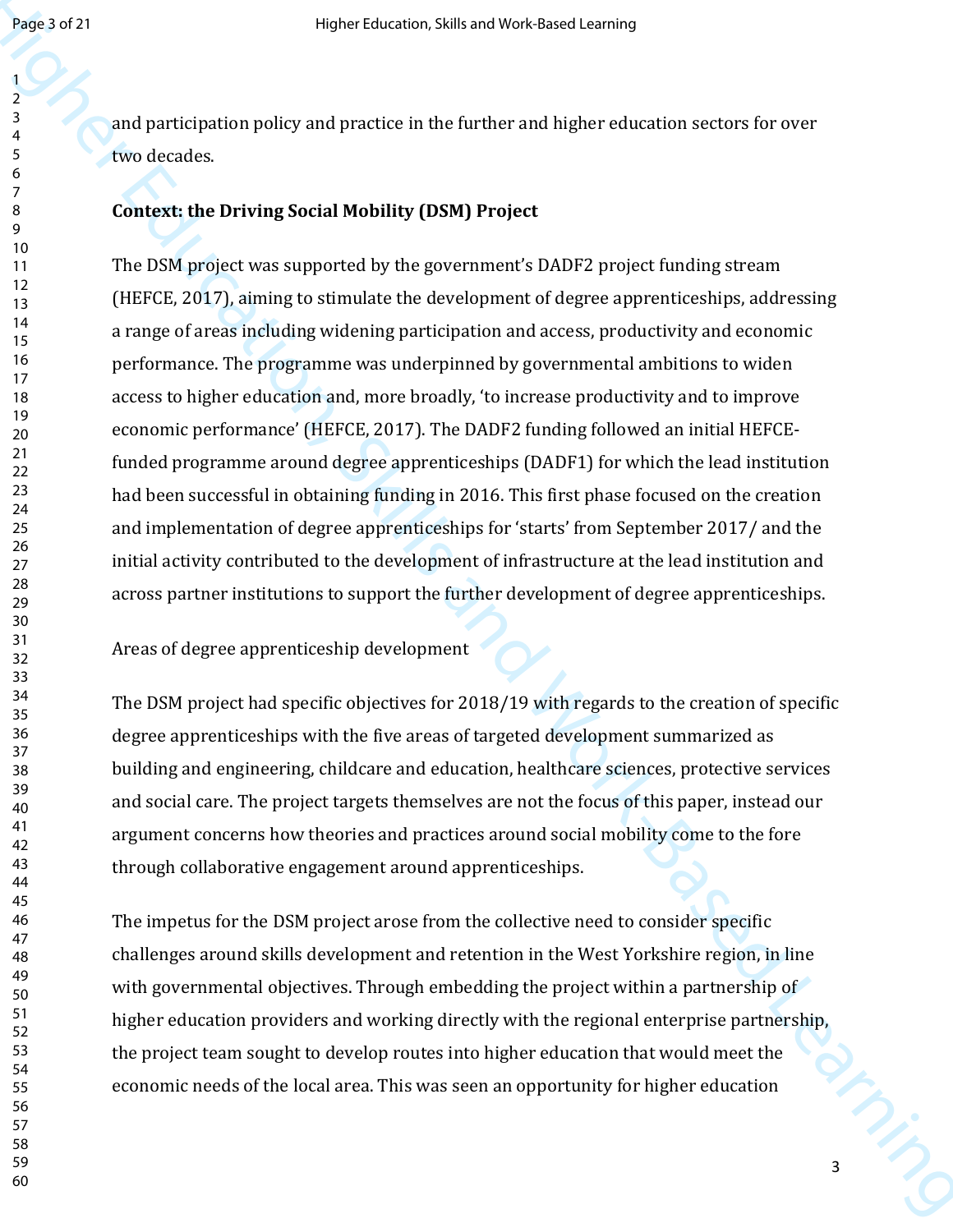providers and employers to work in partnership to identify, develop and promote the 'talent' of Black, Asian and Minority Ethnic (BAME) and mature employees with in organisations. The degree apprenticeships were also strategically designed to address issues around progression while taking into account the economic and skills needs of the region. The overall aim was to generate future opportunities in education and skills for the regional landscape while paving the way for the development of further degree apprenticeships across different fields. Social mobility underpinned the activity, as a thread running through it, with these new routes targeted at marginalized groups who might not currently be able to access higher education for a wide range of reasons.

#### The five strands

Here it is in a transition of the based MS-Based Learning Resolution of the model of the model of the model of the model of the model of the model of the model of the model of the model of the model of the model of the mo The project had five core strands that provided a unique value gained from their intersectionality and relationship with each other. The first of these focused on working directly with schools, colleges and local communities to ensure a productive dialogue around degree apprenticeships with under-represented groups. The second was concerned with market development and building relationships with employers, ensuring that higher education providers were able to design degree apprenticeships to fit the skills and knowledges required in the workplace and regionally. The third and fourth strands focused directly on institutions. Programme development was a key area, with higher education providers working directly with employers and with expert consultants to build programmes, ensuring that these met the requisite standards and could be approved. Likewise, institutional readiness was a major concern, with higher education providers developing their own systems to prepare for programmes that might differ quite radically from their existing provision. Ongoing evaluation formed the basis of the fifth strand, to include documentation and reflection on how these processes were taking place and how the project could respond to emergent opportunities.

The role of the regional partnership

Although the DSM project was led by a higher education provider, it was developed in close collaboration with a regional partnership of twelve higher education providers. The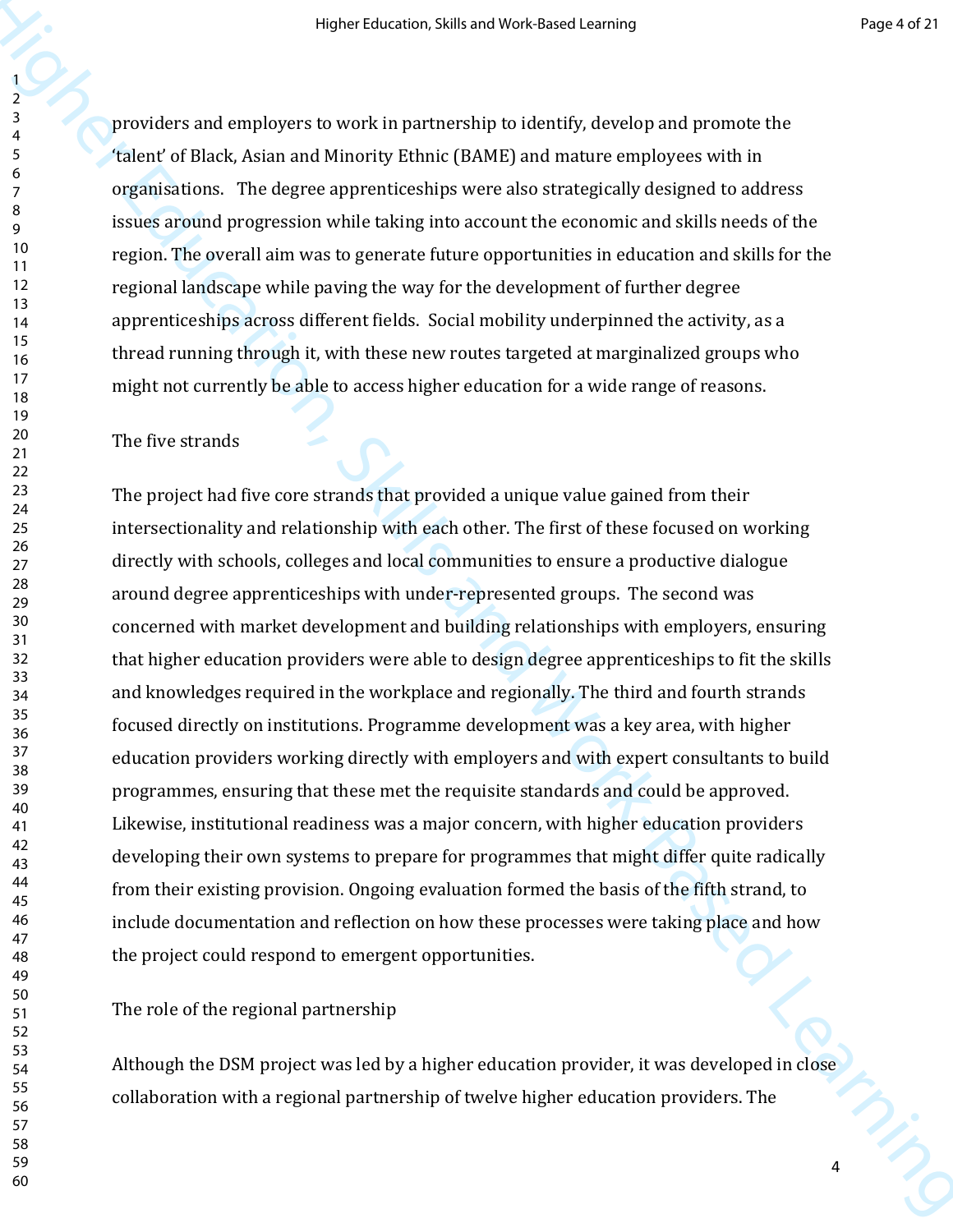Here is a method of the state of skills and Work-Based Learning increases and intervents and the state of the state of the state of the state of the state of the state of the state of the state of the state of the state o partnership's overarching objective is to develop access and outreach and improve educational outcomes for children and young people. This organisation formed a representative body and was considered a suitable fit for the project because of its successful track record of developing collaborative widening participation activities across the region and its focus on social mobility. It also acted as regional hub for the National Collaborative Outreach Programme (NCOP), also HEFCE-funded (now Office for Students), for which the focus was on opportunities for young people from under-represented groups to progress to higher education. The large body of activity developed through NCOP had direct links to the DSM project, and working collaboratively offered multiple opportunities for dialogue with young people, as was the focus for strand one. As the organisation's director explained:

'we exist really to sort of broaden…push forward the widening participation and social mobility agendas in our region, and so degree apprenticeships are an interesting answer to the question around why certain particular groups aren't participating in higher education at the moment.'

#### (interview, April 2018)

This collaboration resulted in a suite of outward-facing resources being developed which aimed to show the reality of working and studying, directly contributing to strand one of the project. It has also served to high light the fact that for many groups, referred to in the interview above, there are a number of external barriers to participation, some of which could be addressed through collaborative partnerships between employers and higher education providers as suggested in the findings of the work of the Social Mobility Advisory Group (Universities UK 2016).

Resources including effective careers education, information, advice and guidance (CEIAG) for the engagement of school and college students and their influencers, continue to be developed and disseminated. The role of the umbrella organisation was pivotal in many ways, not solely in terms of the development and delivery of degree apprenticeship focused resources. It facilitated learning networks across the five areas and strands, implemented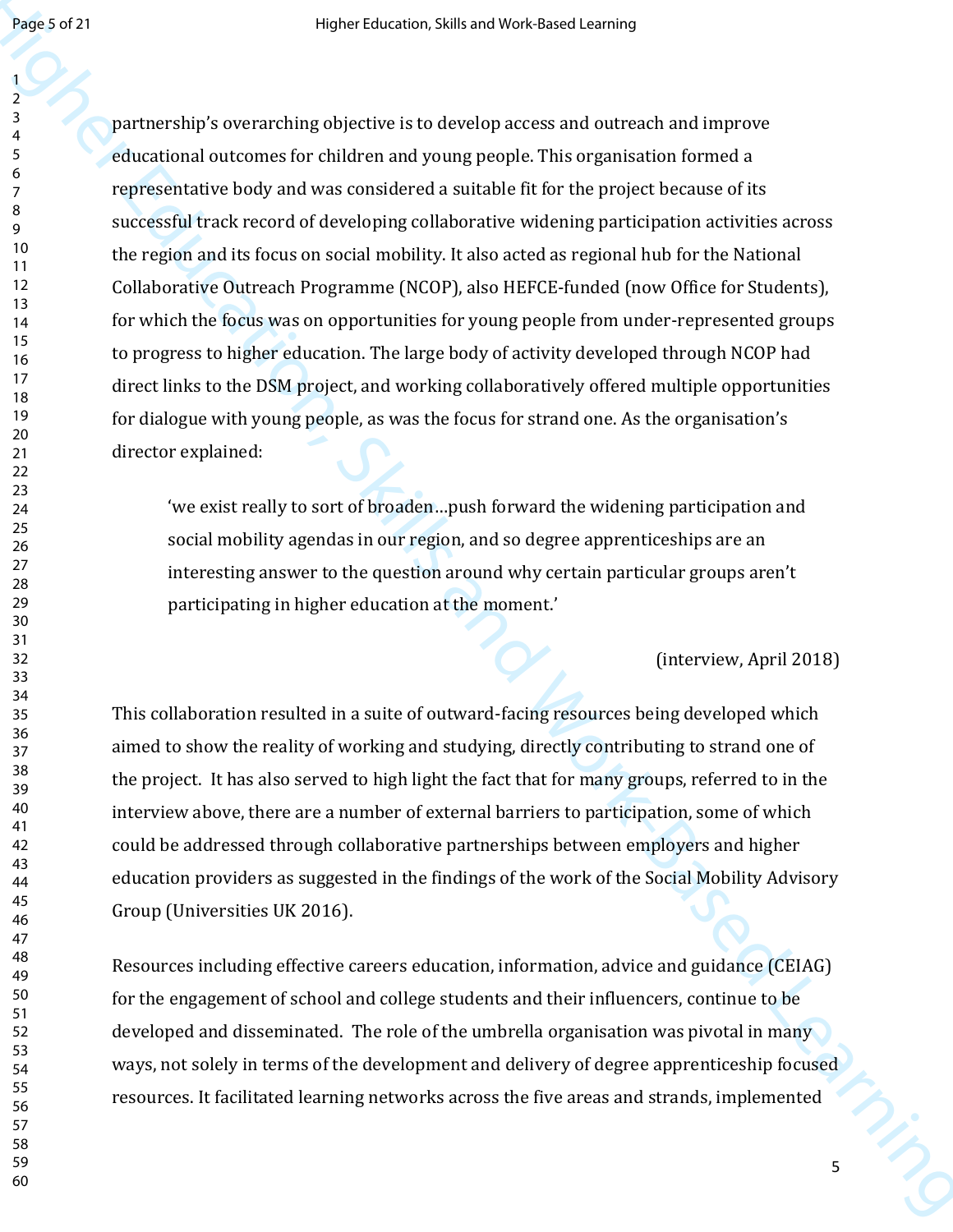Here these text is in and You know the state cannot<br>  $\frac{1}{2}$  to support higher column providers as they we eased in staff across this area. These also<br>
provided in particular methods for the first interventing oppertunit to support higher education providers as they invested in staff across this area. These also provided important networking opportunities for those involved, enabling the filtering of up-to-date information for higher education providers and staff, contributing to the institutional readiness and programme development strands. The partnership shed light on the lived experiences of developing degree apprenticeships across different institutions. Higher education partners, although in many ways in direct competition with each other, worked together to create programmes and navigate the administrative and bureaucratic processes required to implement degree apprenticeships. This process foregrounded the complexity of working this way: something which we consider as key learning from this project and which we are defining as *competitive collaboration*.

Questions of social mobility and competitive collaboration

Two overarching themes for the project are social mobility and competitive collaboration. We will now briefly introduce these concepts in the context of the DSM project and in relation to the current policy agenda. While social mobility was embedded within the project as a core concern, competitive collaboration emerged as the partners began to work together to develop and prepare for degree apprenticeship programmes.

#### **Social mobility**

Although it is outside the scope of this paper to provide a detailed historical and contextual analysis of the term 'social mobility', we present a short summary of it here in the context of degree apprenticeships. The DSM project is both embedded in and contributes directly to understandings of social mobility, a term which is often problematic and contested (e.g. Reay, 2013). In this sense it contributes to what Diane Reay describes as a 'long history' (2013:660, e.g. Savage and Egerton, 1997), continuing with recent debates around access and higher education (Elliot Major and Machin, 2018). Social mobility is considered key to a fair and just society and how, as a country, we can look to a more equal future. However, is it a case of 'mobility good, immobility bad'? Here we take a critical lens on social mobility, aligning with Reay, who states: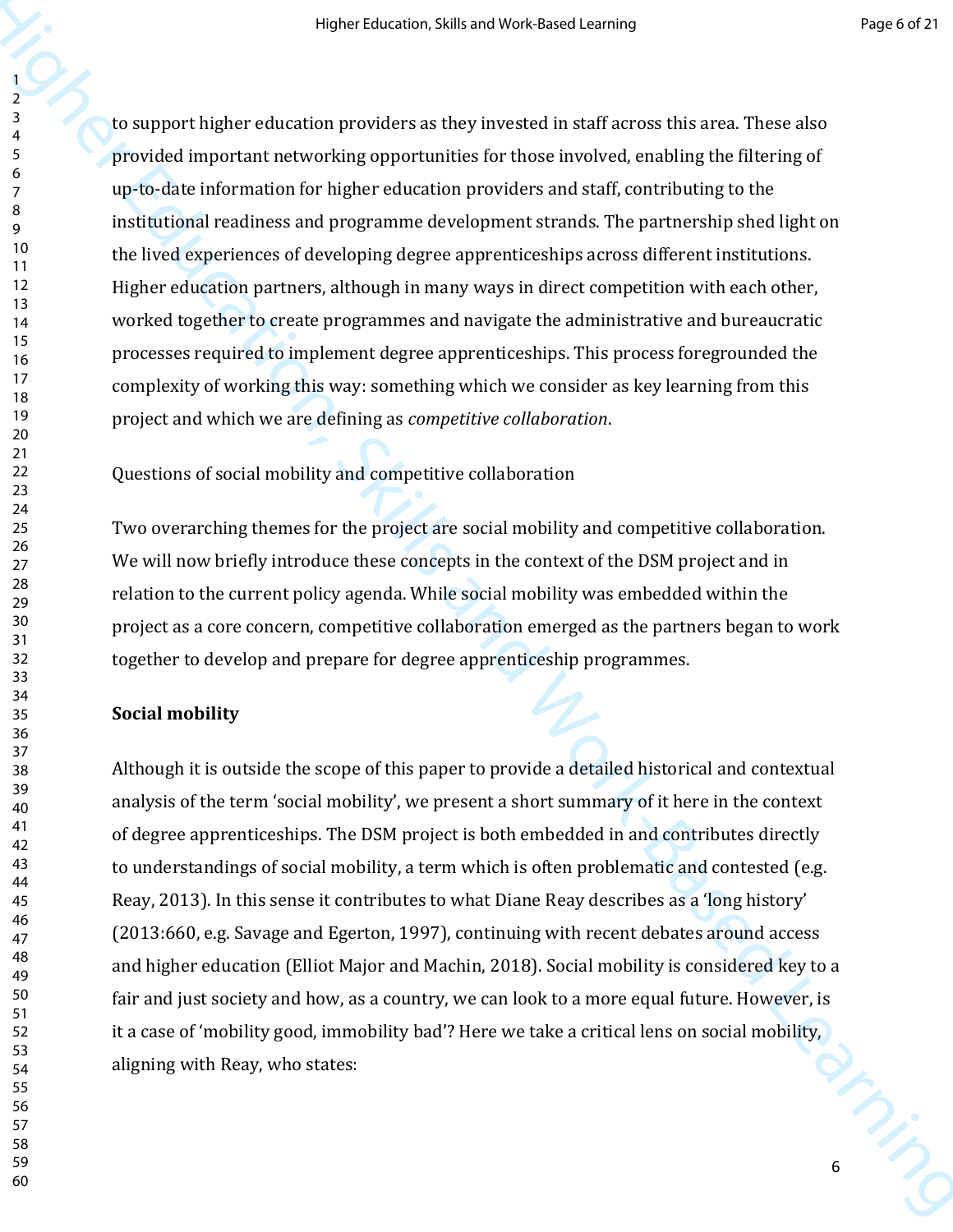whilst social mobility is increasingly seen to be a major source of social justice in contemporary society, a strong version of social justice requires much more than the movement of a few individuals up and down an increasingly inequitable social system.

#### (Reay, 2013:661)

Reay argues that social mobility provides no solution to 'either educational inequalities or wider social and economic injustices' (p.674). Moreover, she goes on to state that it is highly problematic at an individual level, negating the loss that occurs when we might leave a particular place (or class): the problematic nature of 'mobility'. Concerns about the ways in which social mobility is interpreted can cause further issue (Goldthorpe & Jackson, 2007; Payne, 2017) and the tendency for this to be accepted as a proxy measure for 'equality' make it difficult to unpick the issues which are present for both a technical definition (Goldthorpe & Jackson, 2007) and the wider emotional explanations. For the purpose of this paper, social mobility will be described as a person's ability to improve on their own parental social and economic position in accessing opportunities and so achieve their full potential in terms of income and occupation (Universities UK, 2016).

Heavy and the state of skills and Mosk these cannot<br>  $\frac{1}{2}$  while so call modulary is noregasingly seen to be a major source of secolulation in<br>  $\frac{1}{2}$  contemporary socially, a strong vension of such instead require Social mobility implies that movement – of multiple kinds - is necessary, a notion which becomes increasingly problematic when considering the needs of individuals and the needs of the local region. In 2010 Stephen Ball described what he called the contradictory nature of educational policy under Blair's Labour government. Social mobility cannot and does not act as a panacea to the multiple injustices people face across wide areas of their lives, for which education plays a central role. Practitioners working in outreach and widening participation recognise that social mobility, although used widely in widening participation policy and practice since the 'massification' of higher education in the 1990s (Stuart, 2012), is a concept that must be unpacked and problematized. There has been a growing argument that the approach to widening participation in higher education needs to shift from a deficit model where the marginalised and therefore excluded, are seen as the problem and hence not participating, to one where the education system per se needs to be examined and barriers addressed (ibid).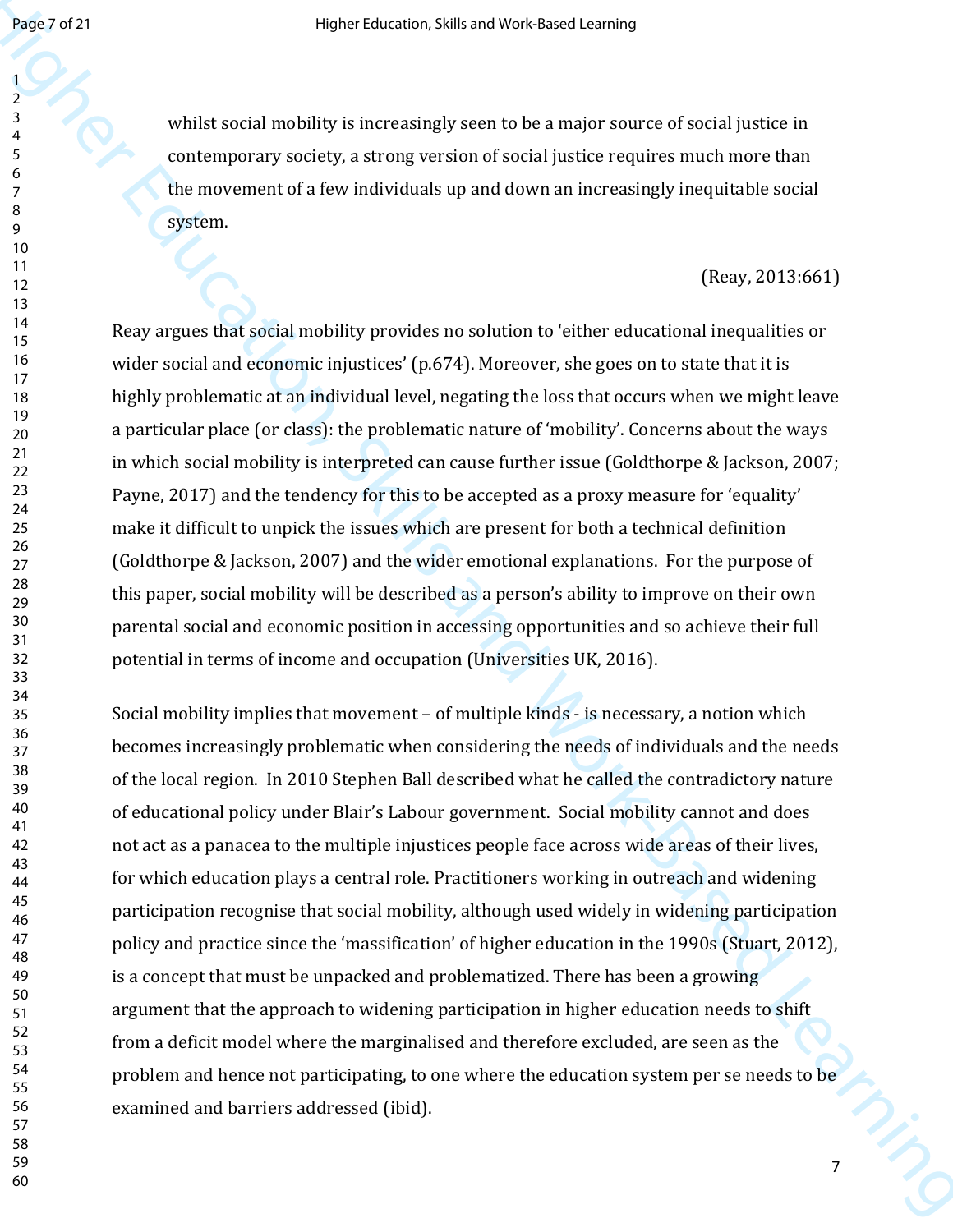What lies behind social mobility (and immobility) and what ethical commitments do we have, as outreach and widening participation practitioners and researchers, to making this visible? We suggest that practitioners have significant contributions to make to ongoing theorising of social mobility and to engaging directly with policy in dialogue, as demonstrated in this paper. Degree apprenticeships occupy an interesting and fertile space for discussion of social mobility, both in terms of how it is understood across different sectors and how we might work together to increase opportunities for young people. As Fuller (2016) notes 'When done well, apprenticeship can significantly enhance the skills and life chances of individuals as well as having economic benefit for the employer' (p. 433).

The activity generated through and by the DSM project therefore questions what we might mean when we use the term social mobility, particularly when working collaboratively across the sectors.

#### **Competitive collaboration**

Here is the set of the set of the set of the set of the set of the set of the set of the set of the set of the set of the set of the set of the set of the set of the set of the set of the set of the set of the set of the s The concept of competitive collaboration emerged strongly as a useful term when considering the ways in which the twelve HE providers in the partnership worked together to design and create programmes together within a highly competitive market. The project was designed as a short-term intervention, or stimulus, with clear and tangible objectives for degree apprenticeship starts. As a concept it is often used in contexts of international business (e.g. Hamel et al., 1989) where it is described as a methodology which includes 'joint ventures, outsourcing, agreements, product licensings, co-operative research' (p.133), Gary Hamel and colleagues consider it as strategic alliance, stating that 'collaboration is competition in a different form' (p.134). In the context of higher education providers and widening participation, it shifts. The collaboration between providers is necessary to develop degree apprenticeships, therefore meaning that institutions must work together to create programmes, working directly with employers, but must then subsequently work in competition to recruit. This takes place within the broader context of governmental educational policy and regional economic development both of which state the aim of promoting a skilled and diverse work force. Put simply, working collaboratively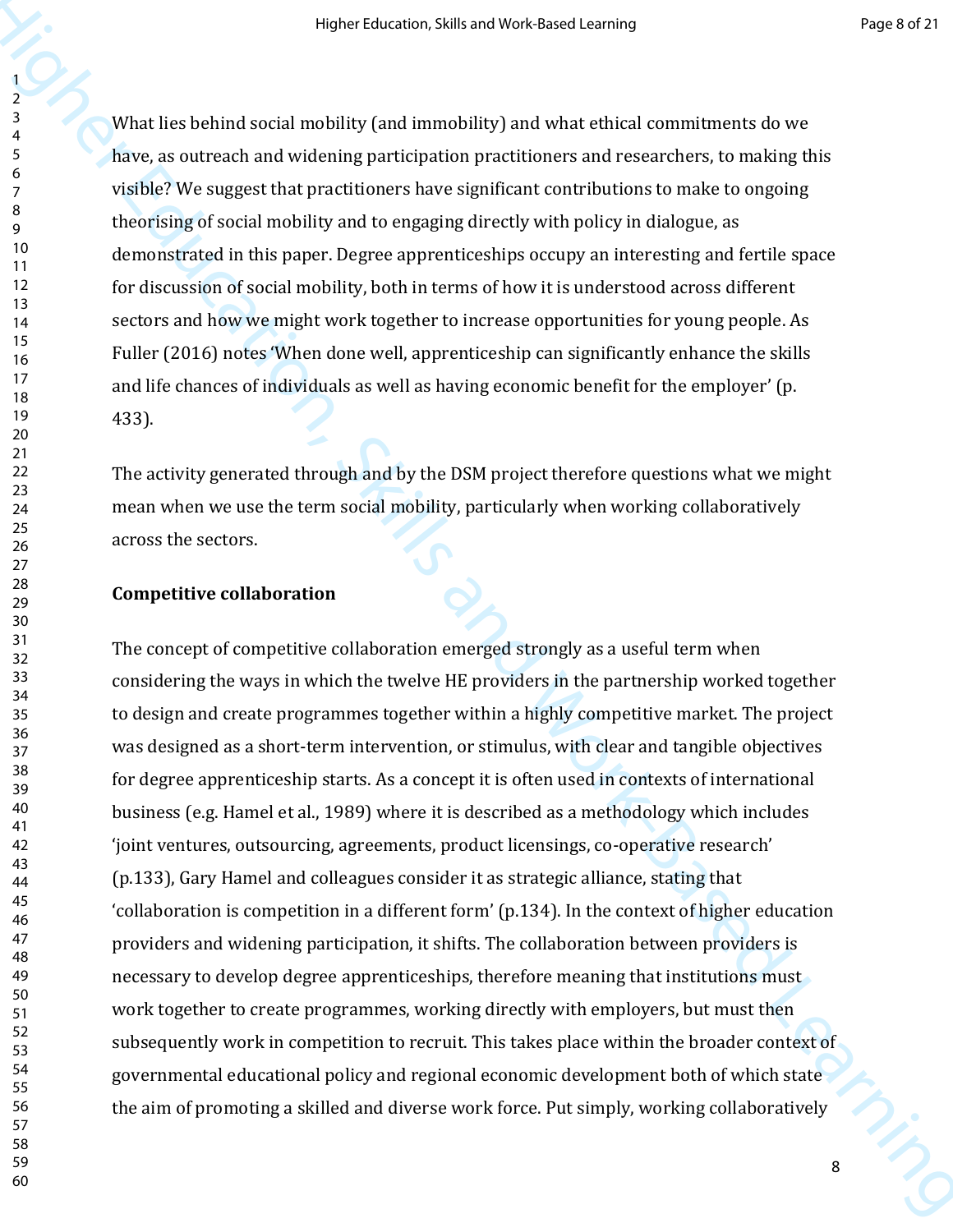Heap or 21<br>
Head and provential impact on the deceleptron of educations and skills are reproduced level.<br>
Theorem, at the same time, including and detector and the material of develops<br>  $\frac{1}{2}$  the same time, including has a potential impact on the development of education and skills at regional level. However, at the same time, institutions need to recruit to their courses and to develop strategic partnerships with employers, and therefore work in highly competitive and fluid markets. How do we work collaboratively, retain institutional distinctiveness, while acknowledging the competitive environment in which we are working? These questions were foregrounded through the lived experiences of those working to develop degree apprenticeships.

#### **Methodology and approach to the project evaluation**

Here we describe the methodology for one part of the DSM project evaluation, which was developed around three stages of the project. The evaluation was carried out with the broad understanding that legacy is a dynamic process (Facer and Pahl, 2017:238). The timeline proposed by Facer and Pahl, in the context of interdisciplinary and collaborative research, centres on three stages: *opening, holding* and *reflecting*.

#### Opening stage

During the opening stage of the project, the initial aims and purposes were established and outlined in the initial grant application. Key milestones were set out in addition to the methods that would be used in order to meet these milestones. The two important questions for consideration at this stage (adapted from Facer and Pahl, 2017:239) were as follows: *What does success look like for the DSM project?* and *What kind of legacy should the project have*?

#### Holding stage

The interviews referred to in this article took place during the holding stage of the project, with participants invited to reflect on the project in terms of their own institutions, areas of focus and their role in the project. These first stage interviews were carried out by the project evaluator. Attention was given to responding to both challenges and opportunities that arose and these were documented by the project manager. The evaluation sought to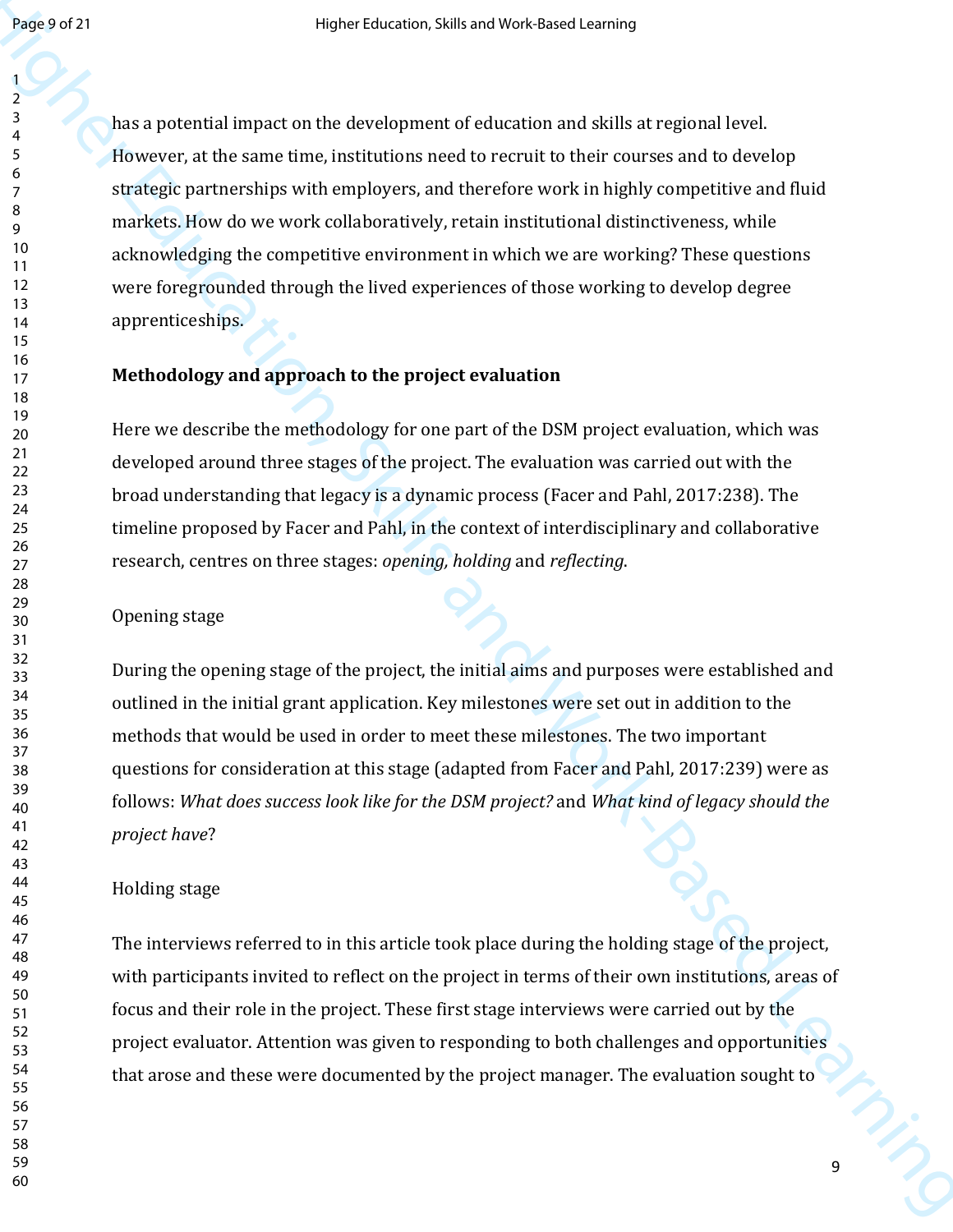capture these and how they affected the project development, and, eventually, its legacies. This is a processual issue (p.240) with the processes highlighted during the interviews.

## Reflection stage

Reflection takes place at the final stages of the project and is where the outcomes and the processes are brought together. It is at this point that the particular contributions made by this project are highlighted, including its legacy and the opportunities it presents for DAs across HE providers in the region.

Structured conversations

Here t takened, while and Most Learning<br>  $\frac{1}{2}$ <br>
Final is processed lower by affected the project development, and, eventually, its lagnetes.<br>
This is processes in some  $[2.2(1)]$  with the processe highlighted during th A series of interviews were carried out with a range of stakeholders, predominately the consultants and institutional leads, during the second half of the project. As the degree apprenticeships commence, additional interviews will be carried out with the apprentices and employers. The qualitative methods employed for the evaluation were iterative and reflexive, with emerging findings fed into the on-going evaluation. The unstructured interviews, or 'structured conversations' (Conteh and Toyoshima, 2005) sought to document a particular stage of the project and demonstrate the complexity of what took place within the project framework but also more widely.

The evaluation was granted full ethical approval. The interviews were audio recorded and the data transcribed. A thematic analysis of the data was undertaken, focusing on the overarching themes of competitive collaboration and social mobility, in addition to the four main areas of awareness-raising with under-represented groups, employer engagement, programme development and institutional readiness. From these data, a series of cases were developed, focusing on the project's four strands.

The process had a number of limitations. The institutions working together for the DSM project were at different stages of developing provision, therefore the relationships, and the ways in which these might develop in the future, differed across institution and across each area. In some cases these were historical relationships and in others these were new and emergent. Interviews gather a particular kind of data and reflect people's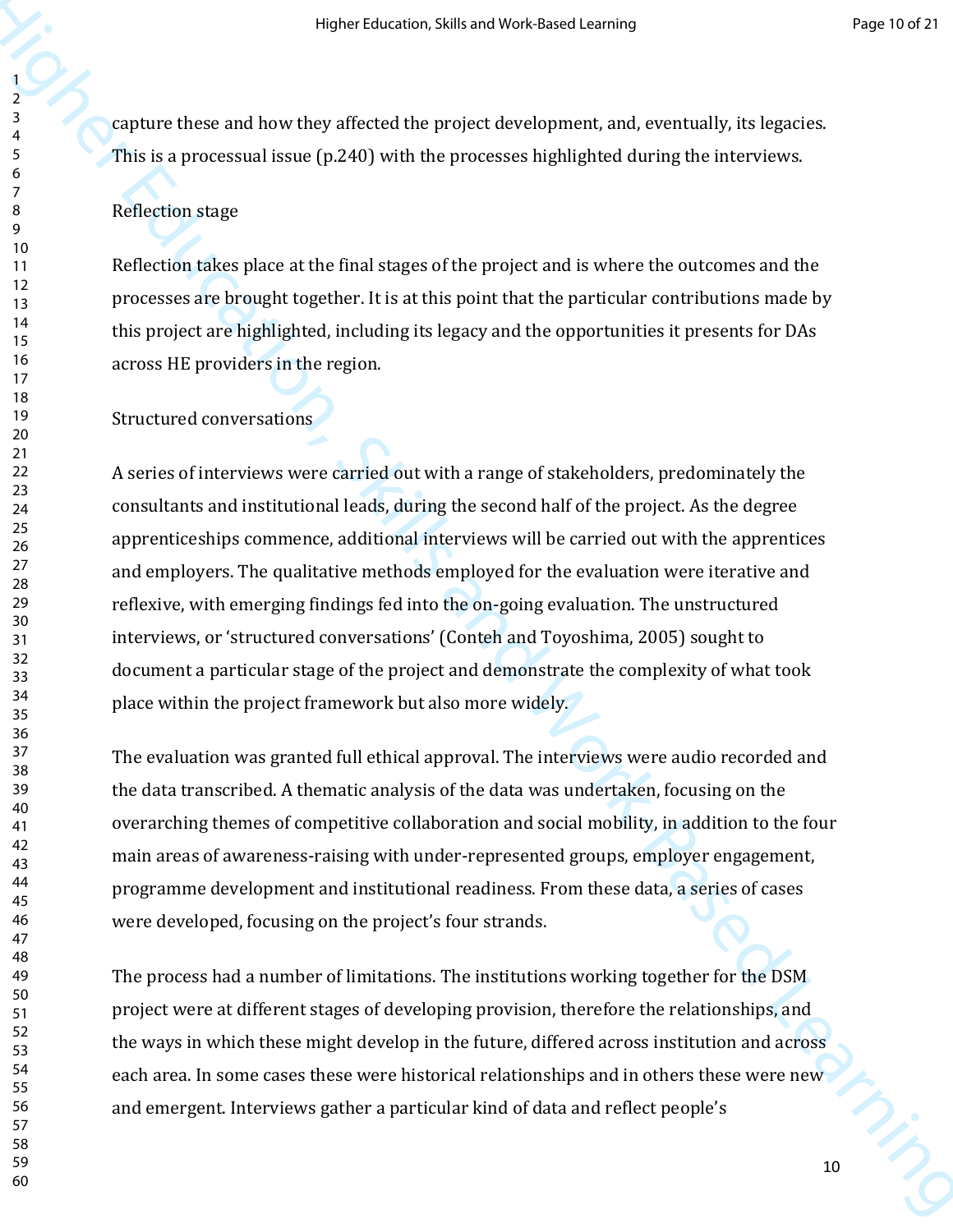understandings and opinions at a certain point in time – in this case, towards the middle to the end of the project.

## **Questions and findings**

Here we consider the findings from the research undertaken to evaluate the project, focusing on social mobility and competitive collaboration. Over the course of the project the emerging findings were discussed by the project team, in dialogue with the data collected through the interviews and the wider political landscape. A number of significant questions were raised, including:

- How might a focus on degree apprenticeships 'drive social mobility'?
- What is it about degree apprenticeships as a route to HE and employment that might drive social mobility? What characteristics should they have and whose responsibility should it be to monitor and document progress? What kinds of characteristics might 'improved social mobility' have?
- What can we learn from the DSM project about social mobility as a concept and as a lived experience?
- How might degree apprenticeships create spaces for rethinking what we mean by social mobility, in HE institutions but also in the workplace and in schools?

**Health of 21**<br>
Here two stations and epimons at a certain point in time – in this case, towards the muldile to<br>  $\frac{2}{3}$ <br>
the mul of the project.<br>
Here we consider the findings<br>
Here we consider the findings<br>
Here we co The concept of competitive collaboration, in terms of how higher education providers work together to develop the programmes, but also looking forward to how these degree courses would necessitate a way of working in a competitive environment, has implications for how social mobility is being conceptualised and addressed across sectors. This raised another series of important questions:

- How might the concept of competitive collaboration enable an alternative lens on social mobility?
- How does competitive collaboration foreground tensions around understandings of social mobility and how can these be addressed?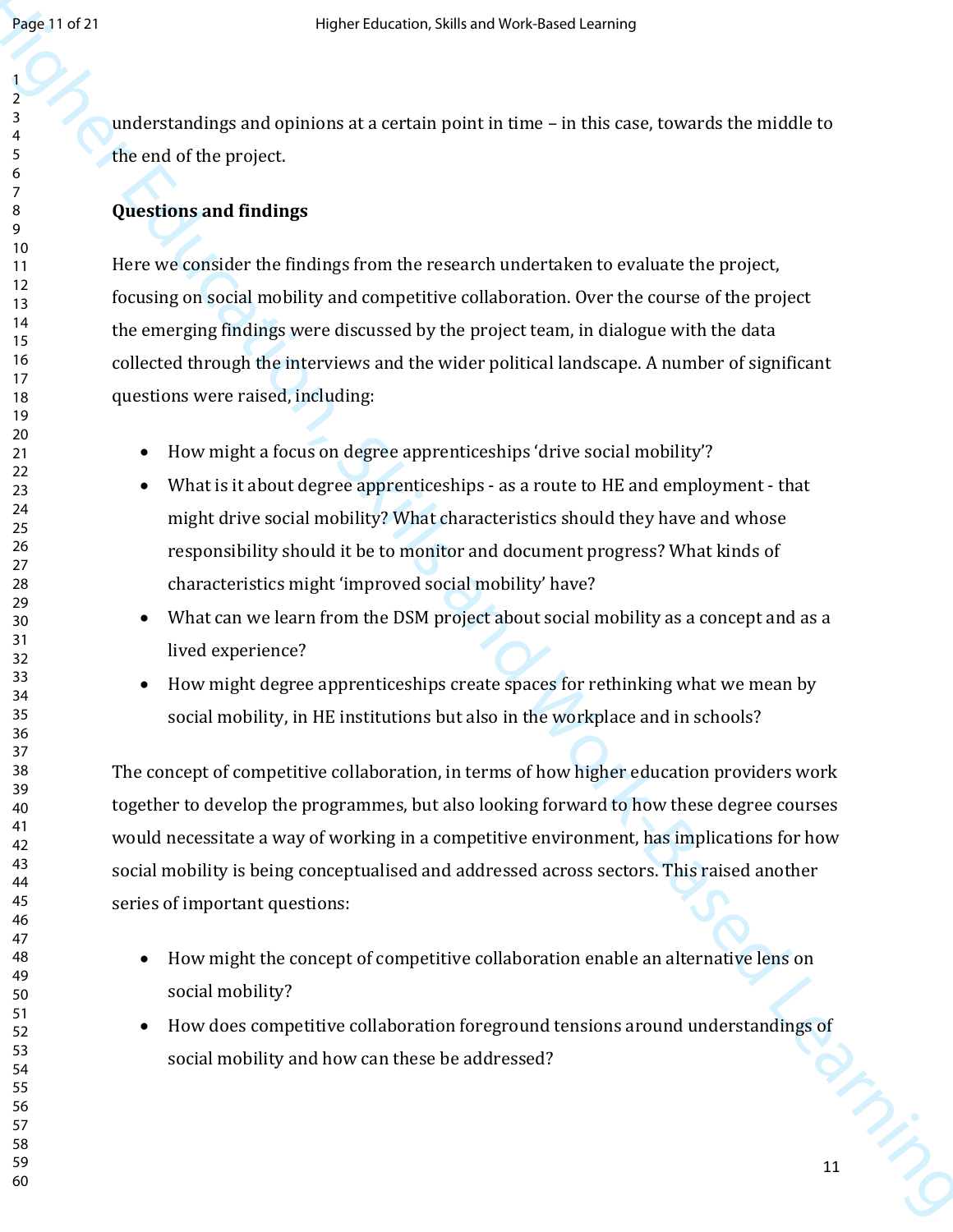And, is social mobility the right concept, or should we be shifting towards social equality and social justice as underpinning threads for this work?

Here the focus is on a number of extracts of data from the interviews conducted with project members which illustrate some of the initial findings. Three main areas around competitive collaboration and degree apprenticeships are set out, with reference to the data. These are as follows: competitive collaboration as *embedded*, competitive collaboration as *negotiated*, and competitive collaboration as a *potential driver for social mobility*.

## Competitive collaboration as *embedded*

'There was HEFCE wanting to promote a greater uptake of apprenticeships in the university sector'

(Interview, higher education provider 1a, March 2018)

Here t this average transferred with the set of the set of the set of the set of the set of the set of the set of the set of the set of the set of the set of the set of the set of the set of the set of the set of the set o The concept of *competitive collaboration* arose, not only as a lived reality for higher education partners working together to create and develop degree apprenticeship programmes, but in considering the future for these relationships as the degree apprenticeships launched. Working collaboratively in this way presented opportunities, in terms of diversity of input into the programme design and the sharing of good practice across the different subject areas, but it also presented clear challenges, particularly in the area of competitive recruitment for employer partners and for apprentices as the months went on. Here the role of the regional higher education provider partnership was pivotal, not solely from a logistical perspective and to enable the project to run, but also because of the trust between partners which is fostered by the partnership.

 'so that's one of the good things about the project is that we had the collaborative platform to start with, so in a way, we were already aware that we were all competing within the same area, but there has been an element of trust built up because that was established and that's been going for a number of years in different guises, so before Go Higher it was the HEART Business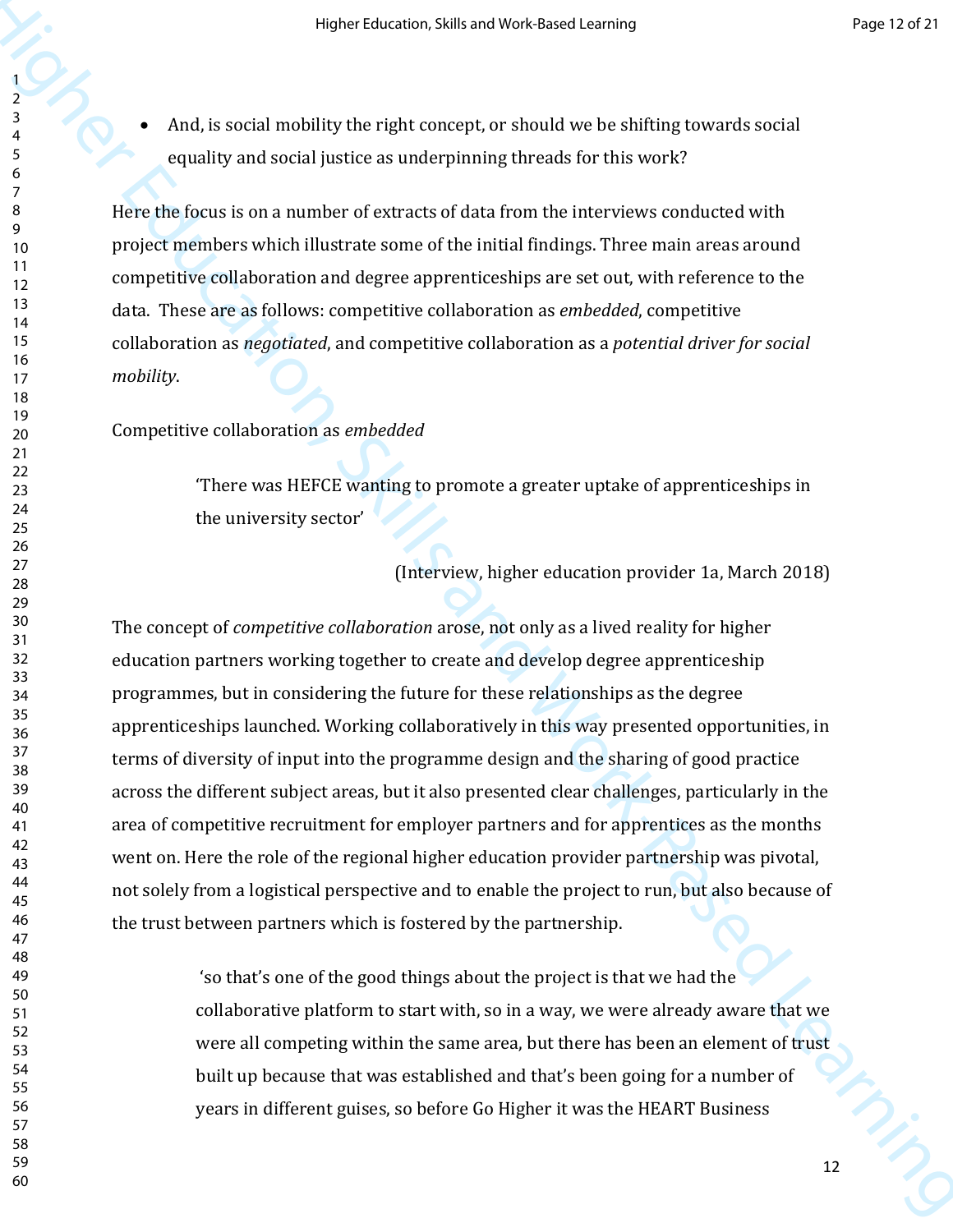Engagement Group, and they were looking at different things, but skills, high level skills, have been a real central part of that.'

(Interview higher education provider 1b, February 2018)

Colleagues from competing higher education providers meeting regularly to work on the project was embedded from the start of the project. But it was also a requirement for the funding. The partnership umbrella enabled these working relationships, building in part on existing joint activity over the previous years. It provided an infrastructure for this way of working. Moreover, it provided a space for what could be potential tensions to be brought into the open. The regional partnership's role here was also to mediate and to alleviate these tensions.

#### Competitive collaboration as *negotiated*

Health 2021<br>
Heave Leisener, challs and Work-Based Learning, but shells, high<br>  $\frac{1}{2}$ <br>  $\frac{1}{2}$ <br>  $\frac{1}{2}$ <br>  $\frac{1}{2}$ <br>  $\frac{1}{2}$ <br>  $\frac{1}{2}$ <br>  $\frac{1}{2}$ <br>  $\frac{1}{2}$ <br>  $\frac{1}{2}$ <br>  $\frac{1}{2}$ <br>  $\frac{1}{2}$ <br>  $\frac{1}{2}$ <br>  $\frac{1}{2}$ <br> However, although existing regional partnership work existed prior to the DSM project, we found that working together to create and then deliver degree apprenticeships as an innovative model of provision, involved a specific kind of competitive collaboration. This was referred to by one partner institution as a 'tacit understanding' (higher education provider 1a). This tacit understanding requires higher education providers to look backwards at their progress, partnerships and areas of expertise to consider the present, in terms of negotiating cross-institution engagement necessary to develop programmes. It also requires looking forward to the future, envisioning potential scenarios which might arise, and possible tensions and conflicts of interest. One higher education provider explained it in terms of programme design and institutions offering different kinds of provision.

'We've mapped out every year, when that would happen, but what we're seeing and what HEI1 is seeing, that's how we're managing to work together on this, is the market could be so big, and as us sort of leading in the country, well, certainly in the region.

\*\*\*

 $\eta_{\hat{\mathcal{D}}_{j_1}}$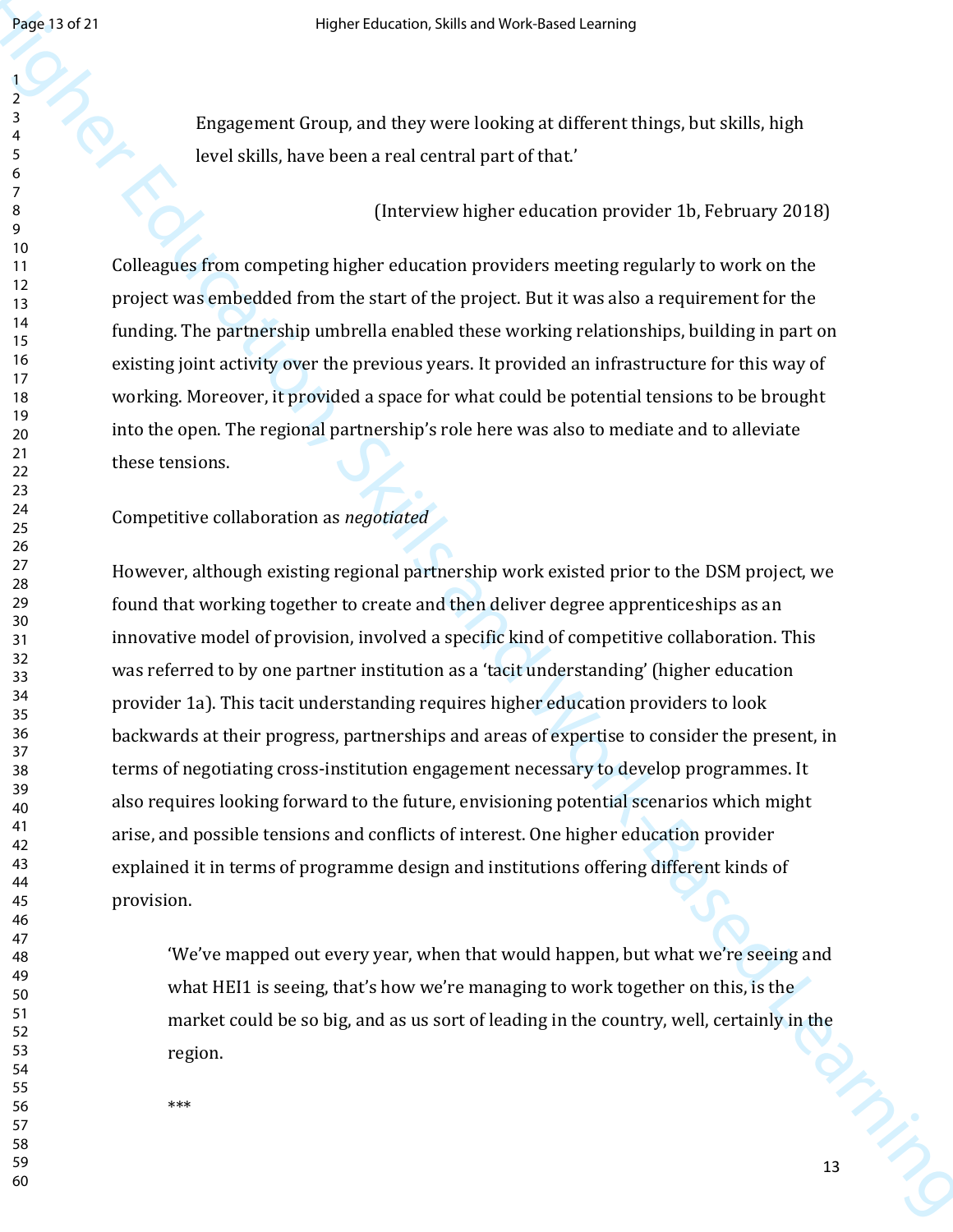We're also delivering block release, which they can't do, so we're doing…the company that we're working with now, they're doing ten-week blocks, 35 hours a week, so their apprentices are coming to us for ten weeks, then they're going back on to site for ten weeks, and then coming back to us for ten weeks'.

(Interview higher education provider 2, March 2018)

This case exemplifies how higher education providers, working together on a subject-level strand, might negotiate their positions, with institutions offering differing kinds of provision which will suit different employers. This acts to differentiate each provider, building on their strengths and their institutional structures, a way of working which is strengthened by the institutions working closely together.

However the negotiation must be managed at multiple levels. This way of working foregrounds new situations for which staff may not be yet equipped. One institution highlighted the caution expressed by their staff at how much information they might be able to disclose at DSM meetings.

Here there are not the start of the start of the start of the start of the start of the start of the start of the start of the start of the start of the start of the start of the start of the start of the start of the sta 'I think some of the other degrees have been a bit more challenging...these were bringing people together from other universities that wouldn't necessarily know each other, and I've had a few conversations with staff, so they've got together, been with the consultants that have asked them loads of questions and have said, *could you do this, how do you do this at higher education provider 3, next meeting could you share this with the group? Or what you do, and how you do it and who do you talk to?*  And then I'd get calls from them going, *I don't feel very comfortable about sharing this with the group.* And I was like *so, tell me why,* sort of thing. *Because, well, I just feel as though we're giving away…*'

### (Interview higher education provider 3, March 2018)

Creating spaces for articulating these concerns and for responding at an institutional level was therefore of pivotal importance. Higher Education providers had to reflect on this process, driven by the DSM project as a catalyst, and redefine some elements of accepted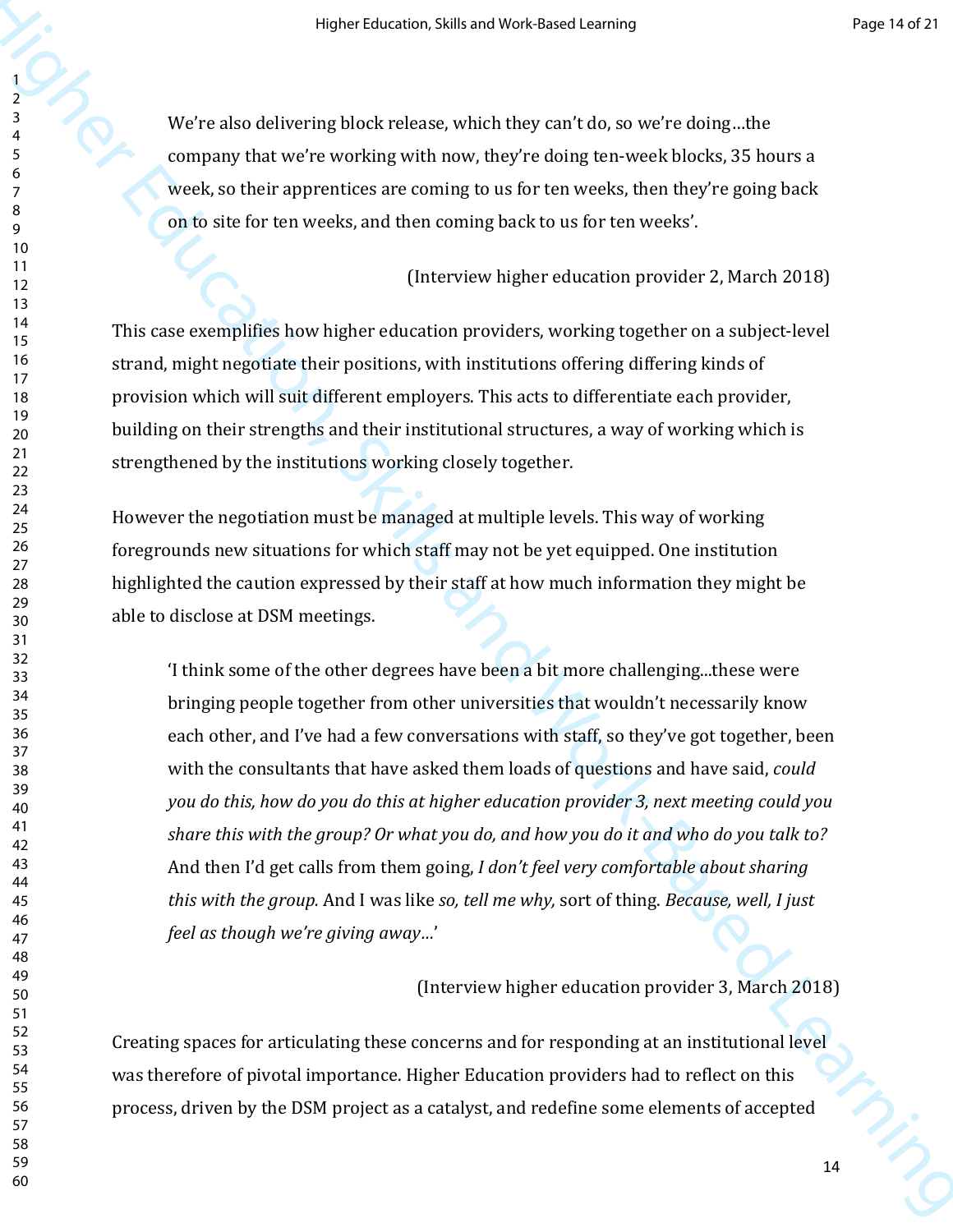cross-institution working. New ways of working collaboratively in competitive contexts had to be considered and put into place.

## Competitive collaboration as *a driver for social mobility/social equality*

The social mobility aspect of apprenticeships was important for all partners, but in particular for the lead institution in terms of its widening participation and outreach focus. The institution had a particular investment in understanding how degree apprenticeships might open up opportunities for students who might not access more traditional routes into HE.

'We were interested in the social mobility aspect of apprenticeships because of really the institution's interest in providing access to HE for all kinds of groups that perhaps don't get the same opportunities to access HE'

(Interview higher education provider 1b, February 2018)

Healt Soration and the state of the state correspondence of the state of the state of the state of the state of the state of the state of the state of the state of the state of the state of the state of the state of the s Social mobility and the perceived affordances of degree apprenticeships to open up new opportunities for students from under-represented groups were central to the lead institution's investment in the project. But as a concept it raised practical questions for higher education providers, keen to ensure they were targeting under-represented cohorts already in the institution, but unsure as to who might fall under this category.

'it's a problem with regards to, how do I monitor, how do I monitor who falls under the social mobility remit?...it seems to be very complicated for young people nowadays.'

(interview higher education provider 2b, March 2018)

This related also to documentation and tracking, in terms of project accountability. But also in terms of targeting and working with under-represented groups and in ensuring that potential and actual apprentices are not viewed as being a homogenous group. This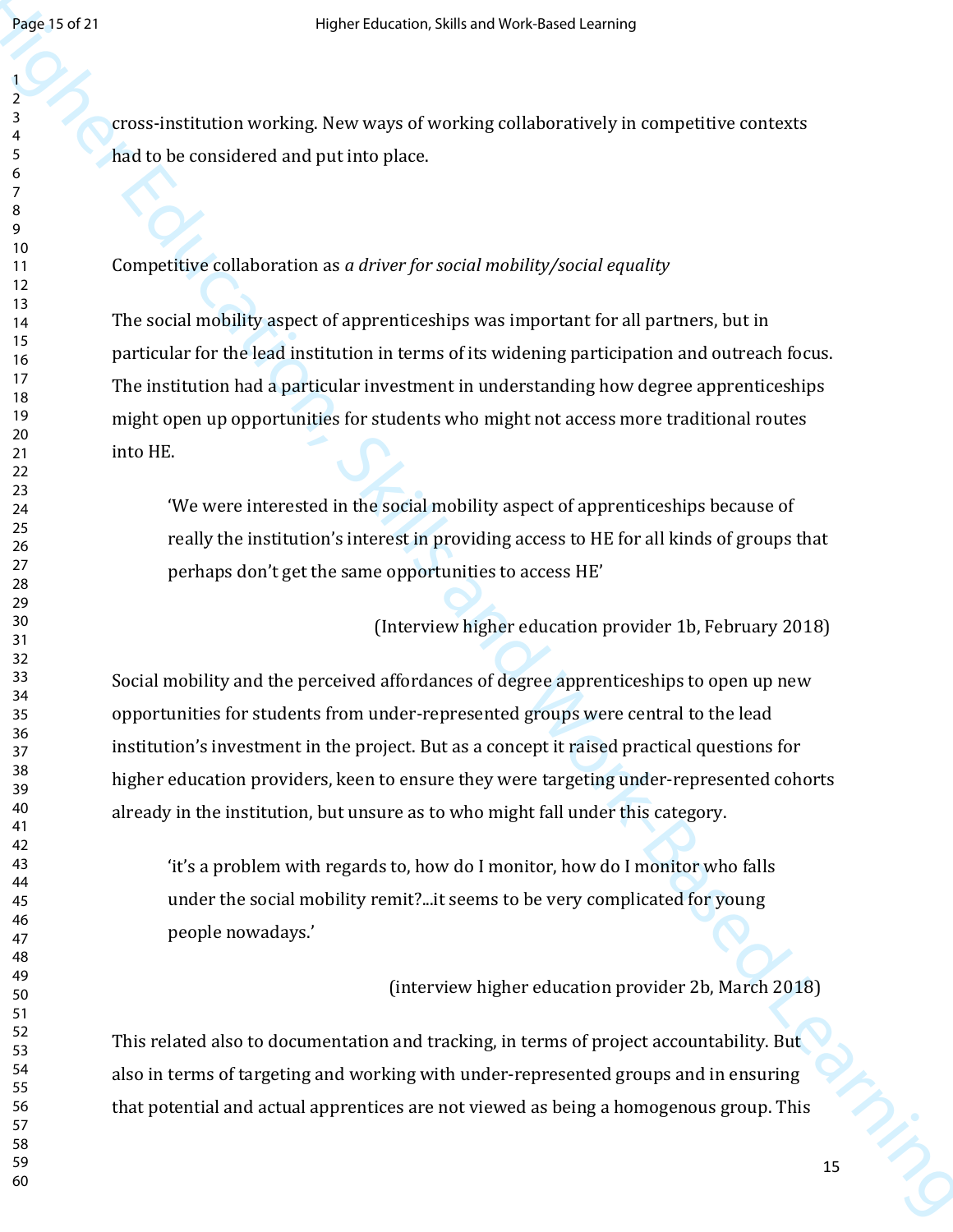Here these text is in and YOS Hassel and YOS Hassel and YoS Hassel and Yos Hassel and Yos Hassel and Theorem (and the internal control of the matter of the matter of the matter of the matter of the matter of the matter of ensured that the project recognised the importance of apprentices' unique protected characteristics and the impact it had on their access to information and recruitment to a degree apprenticeship. If different institutions had different definitions of underrepresented or those falling 'under the social mobility remit', how could the project demonstrate its effect on social mobility? In this sense, the broadness of the concept of social mobility can make it challenging for HE providers to be sure they are working with the cohorts the project seeks to reach. A tension lies also with employers wishing to use degree apprenticeships to upskill existing staff, or, 'recruiting from the inside' as one project participant put it. This presents a complexity, particularly when considering the project objectives and different conceptualisations of social mobility. Likewise, the meaning of 'under-represented' differs across fields. In the case of protective services, the degree apprenticeship and its potential integration into the new framework could lead to an expansion of the recruitment base. As one participant put it, 'that's not about social mobility as such, but it is about opening the service to a wider audience' (protective services interview, February 2018). For the employers, these potential recruits may come from under-represented groups but social mobility may not be the primary concern; it is perhaps more about a broader, more diverse talent pool which may ultimately impact the workforce dynamics and performance in a positive way

Social mobility also links to the concerns of the city and regional enterprise partnership and their strategy for investment in the city and the surrounding area.

'OK, so within the LEP [Local Enterprise Partnership] and the combined authority, we have an inclusive growth agenda that runs throughout all our work, so it plays a key part in supporting those.'

(Interview city and regional enterprise partnership, March 2018)

Although the focus of the project and the subject areas that became the main focus for the DSM project shifted more towards the public sector than towards the business-oriented side of the city and regional partnership agenda, there was significant alignment in terms of educational attainment and advancement. At a regional level, the interest lay in how degree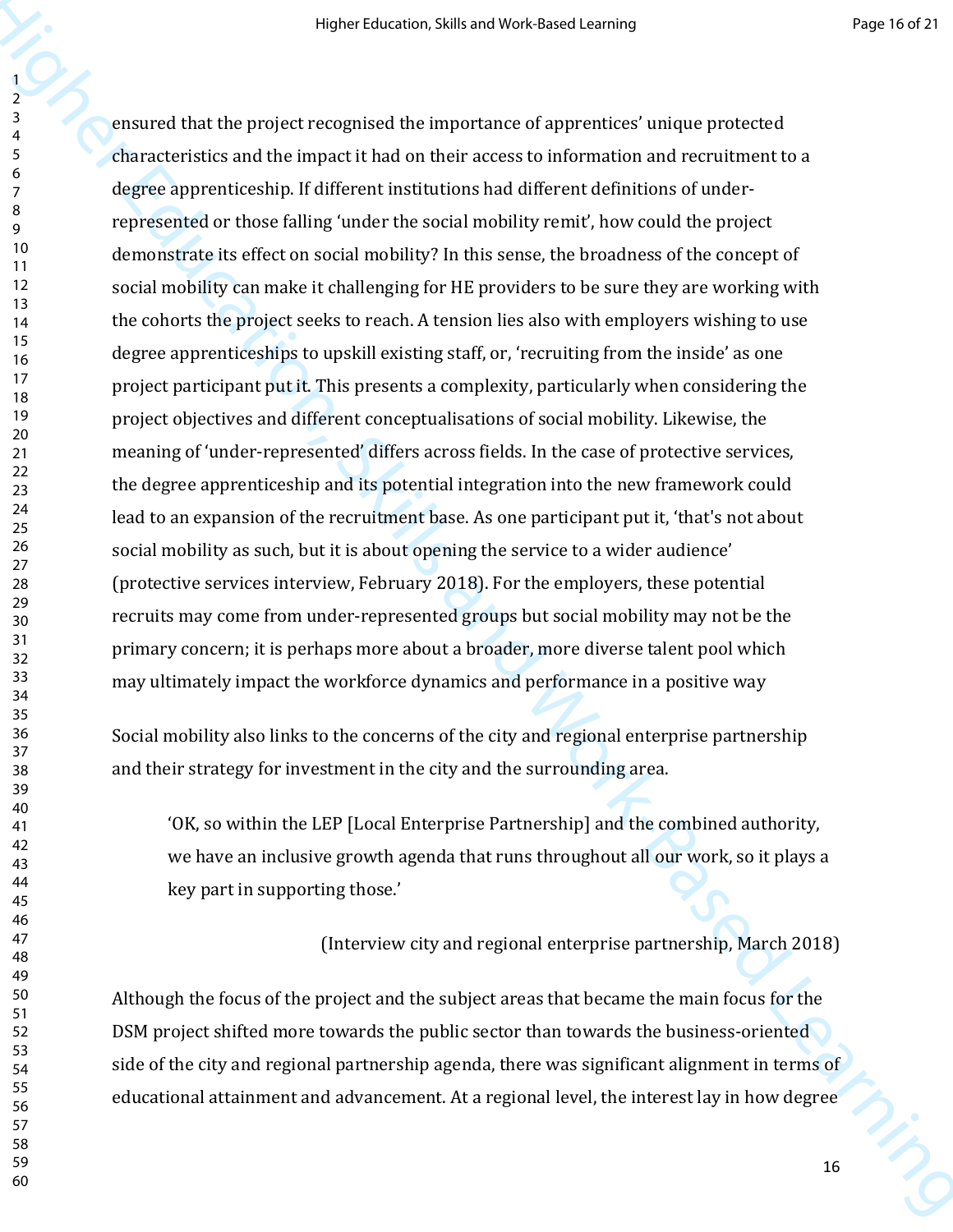apprenticeships might open up opportunities for disadvantaged groups within the region and how they might contribute up-skilling. This was a core thread for the project.

> 'But the city and regional enterprise partnership also has a responsibility for the kind of educational attainment and advancement, so they're interested in the opportunities that apprenticeships might offer for disadvantaged groups in LCR, I think, to either become, you know, through this they can access HE and they can become professional jobs, that might not you know, it's a different route isn't it, to coming through as learning, and going through A levels, undergraduate sort of stuff.

> > (Interview higher education provider 1a, March 2018)

Health and Work-Based Learning is interesting and Work-Based Learning of properties and the energy matrix and the energy matrix and the energy matrix and the energy matrix and the energy matrix and the energy matrix and t Degree apprenticeships create a space, not only for higher education providers to work with each other, but also to work directly with employers. The concept of social mobility, therefore, can present as a potential point of tension as different sectors rub up against each other. Higher education providers' definitions of social mobility align with educational policy and, although differing in focus depending on the nature of the institution, must all develop access agreements which meet the requirements of the Office for Students. Understandings of social mobility by different employers involved in developing degree apprenticeships will vary greatly from each other, and may not align completely with those of the higher education sector. This poses a potential area of tension as universities strive to develop employability and progress from higher education into employment. Working together to create degree apprenticeships sheds light on how understanding of social mobility might differ across sectors. Not only do these differences come to the surface but they must be tackled in order to co-create programmes.

Developing programmes collaboratively, across institutions and across sectors, raises questions of alignment. Can higher education providers' understandings of social mobility and commitment to widening participation (including but not limited to what is set out in institutional access agreements) ever align with that of employers? The emerging field of degree apprenticeships therefore creates what might be considered a contact zone (Pratt,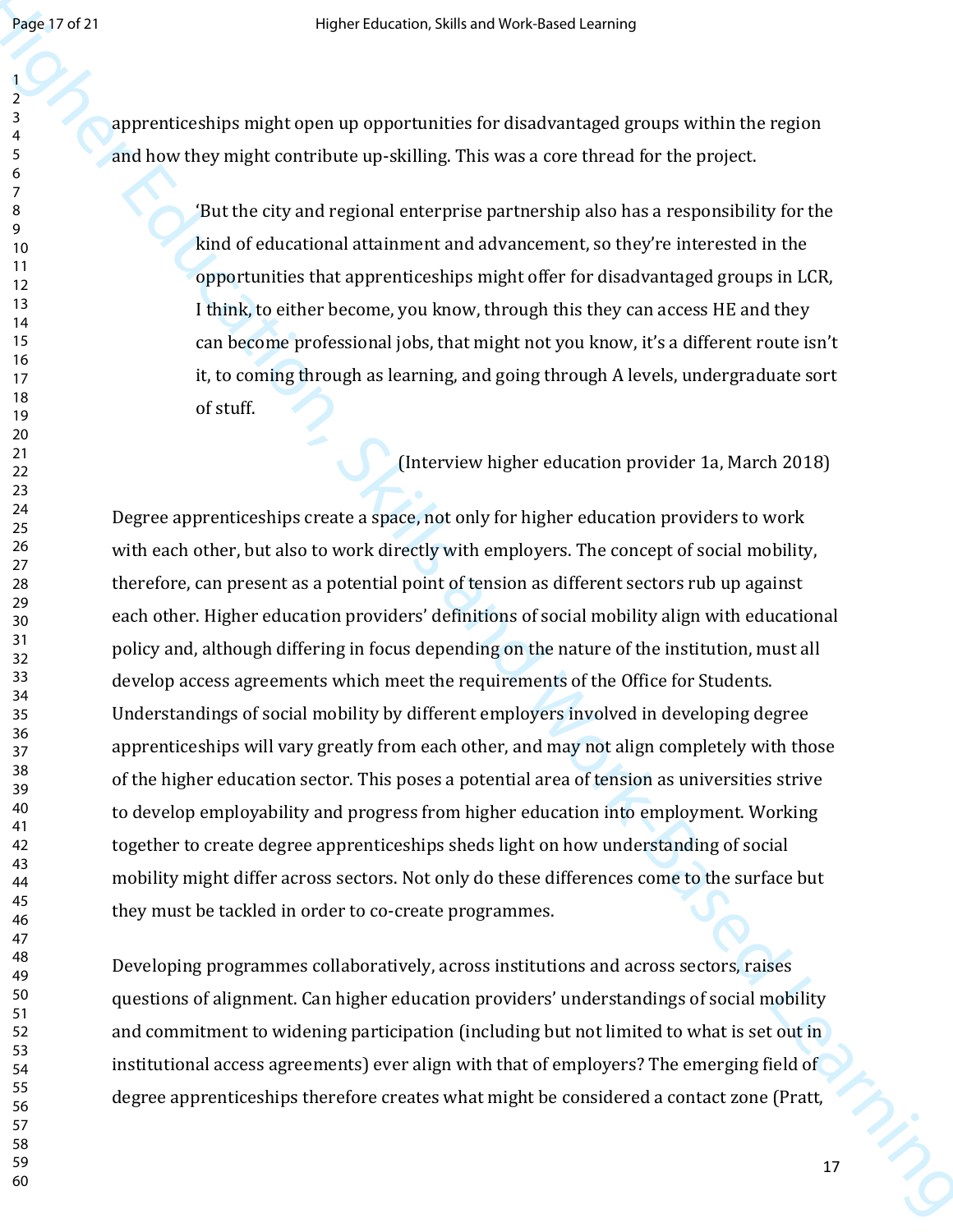1991) with these different views and approaches made visible and foregrounded. An imperative is created: to move forward there must be communication, negotiation, and then translation. More generally the project required a rethinking of university programme development and shift towards embedding employer needs. This was articulated by one of the project participants, speaking on behalf of the city and regional enterprise partnership.

They need to have it in their terminology, not in academic speak, so I think there's been a massive culture change there about how their provision engages with the business community.

(Interview city and regional enterprise partnership, March 2018)

#### **Implications and next steps**

This paper has sought to open up discussion of two concepts, *social mobility* and *competitive collaboration*, within the context of creating a suite of degree apprenticeships for the DSM project. It has considered the context, the project itself, and a summary of the two concepts in relation to degree apprenticeships. It then focused on competitive collaboration as embedded, as negotiation and as a potential driver for social mobility.

Here takes on a this and Most and Comparison (Figure 1988)<br>
1991) with these different treews and approaches made visible and foreywounded. An<br>impositive is created to mean forecard the protect required a rethning of conve At a regional level, the challenge for the DSM project and for the higher education partnership going forward, is how all those involved in degree apprenticeships might be enabled to retain responsibility for access and social mobility, while also being mindful of the ethics and principles around achieving inclusion and equality. More generally, these findings have implications across the sector for the development and delivery of degree apprenticeships that are inclusive.

Working in this way means that multiple opportunities open up for meaningful dialogue about disadvantage, and social equality, across HE providers and employers. This dialogue has practical implications, in terms of how degree apprenticeship programmes are created and then delivered, theoretical considerations, in terms of how this area opens up new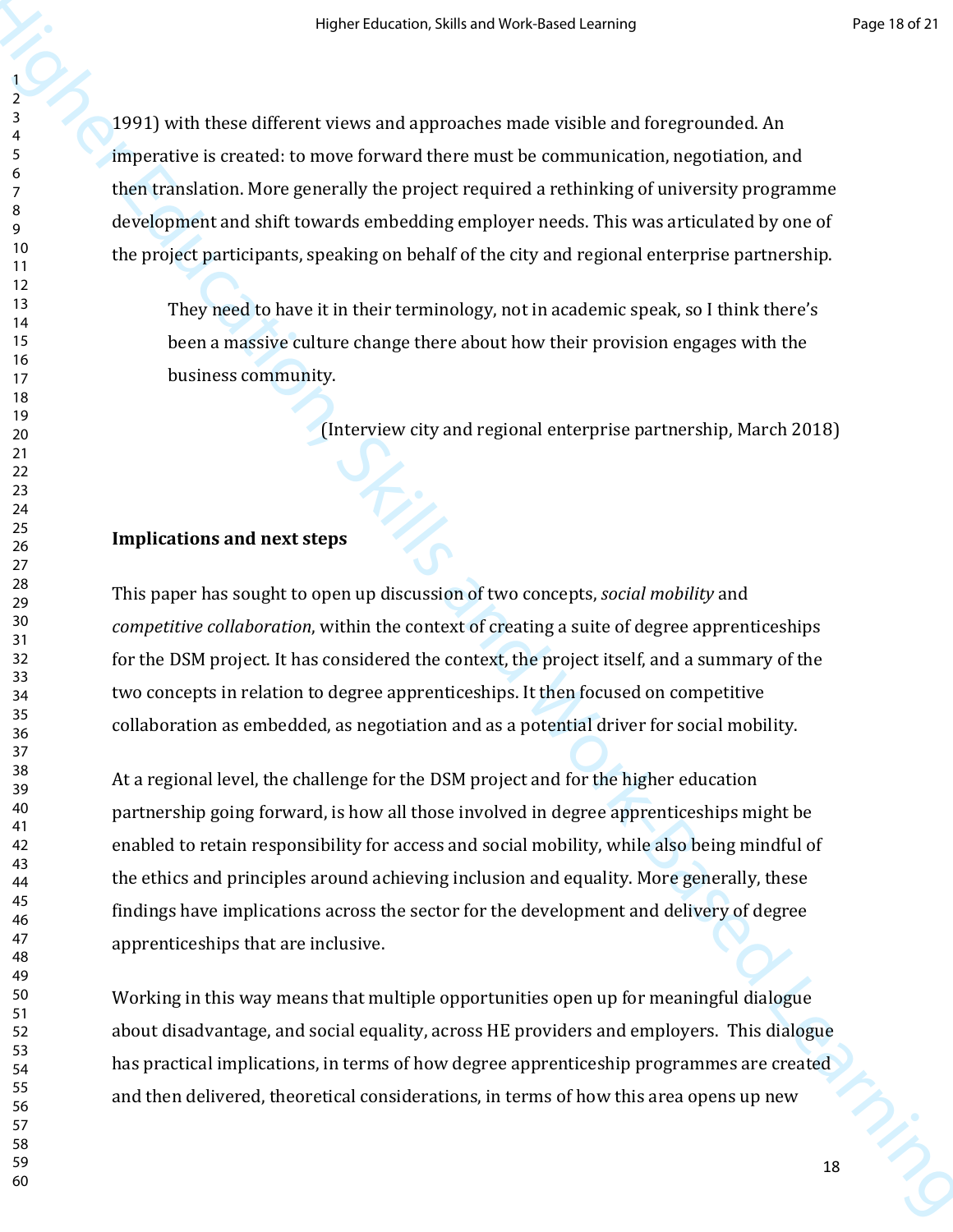$\frac{1}{2}$ <br>  $\frac{1}{2}$ <br>  $\frac{1}{2}$ <br>  $\frac{1}{2}$ <br>  $\frac{1}{2}$ <br>  $\frac{1}{2}$ <br>  $\frac{1}{2}$ <br>  $\frac{1}{2}$ <br>  $\frac{1}{2}$ <br>  $\frac{1}{2}$ <br>  $\frac{1}{2}$ <br>  $\frac{1}{2}$ <br>  $\frac{1}{2}$ <br>  $\frac{1}{2}$ <br>  $\frac{1}{2}$ <br>  $\frac{1}{2}$ <br>  $\frac{1}{2}$ <br>  $\frac{1}{2}$ <br>  $\frac{1}{2}$ <br>  $\frac{1}{2}$ <br> understandings of social mobility, and ethical considerations, and in terms of how higher education providers and employers work collaboratively to ensure apprentices are well equipped and ready for a rapidly evolving employment market. There is an imperative then, as driven by the DSM project and other initiatives of this kind, to keep the channels of communication across institutions and across sectors open.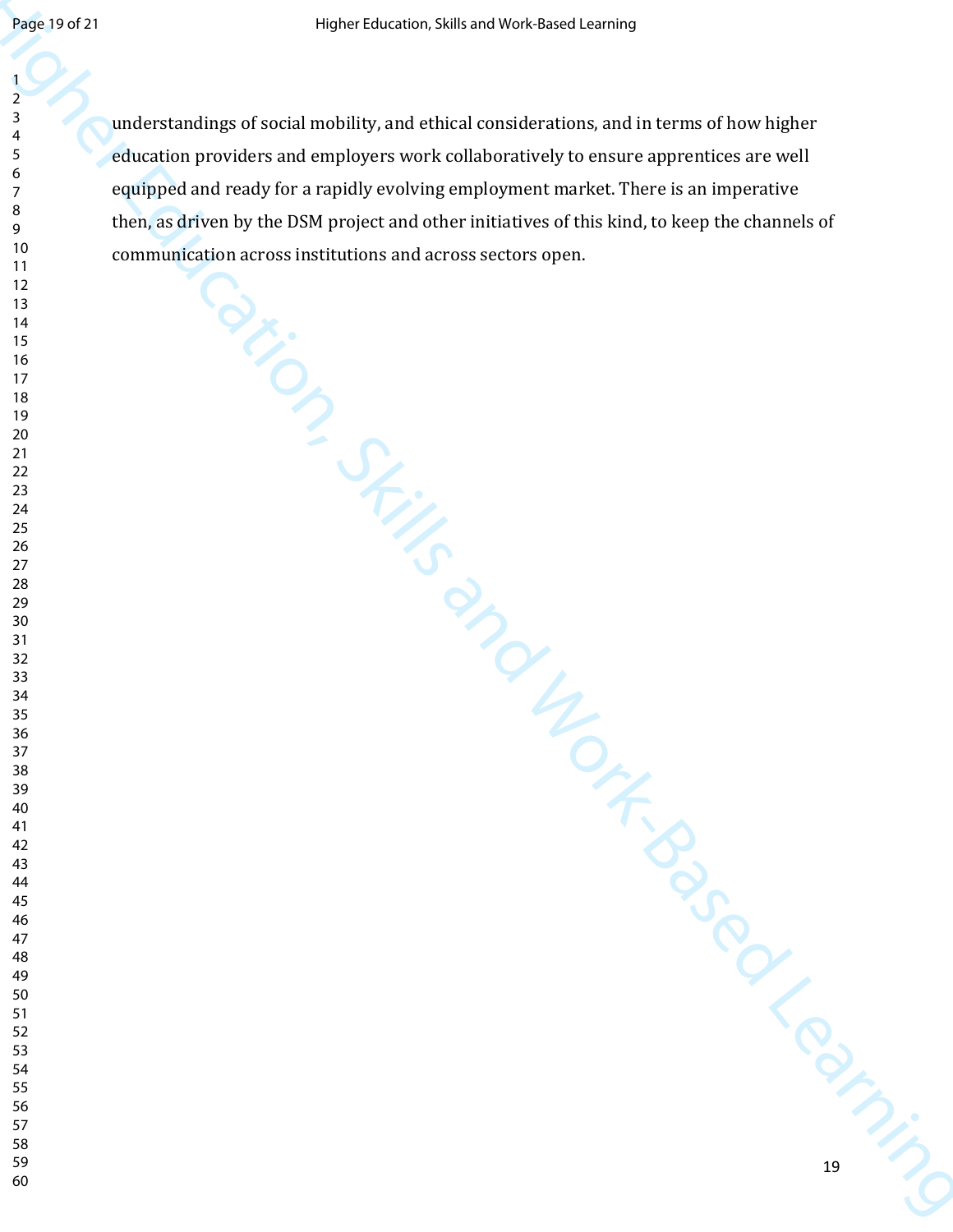## **References**

Ball, S. 2010. New class inequalities in education: Why education policy may be looking in the wrong place. *International Journal of Sociology and Social Policy,* **30**(3/4), pp. 155-166.

Conteh, J. and Toyoshima, S. 2005. Researching teaching and learning: Roles, identities and the interview process. *English Teaching: Practice and Critique*, **4**(2), pp.23-34.

Department for Business Innovation & Skills. 2015. *English Apprenticeships: Our 2020 Vision – Executive Summary* [online]. Available at:

Here it is the set of the set of the set of the set of the set of the set of the set of the set of the set of the set of the set of the set of the set of the set of the set of the set of the set of the set of the set of t https://assets.publishing.service.gov.uk/government/uploads/system/uploads/attachme nt\_data/file/484209/BIS-15-651-english-apprenticeships-our-2020-vision-executivesummary.pdf [accessed October 2018]

Elliot Major, L. and Machin, D. 2018. *Social Mobility and its Enemies*. London: Pelican.

Facer, K. and Pahl, K. 2017. *Valuing interdisciplinary collaborative work: Beyond Impact.*  Bristol: Policy Press.

Fuller, A. 2016. The Growth of Apprenticeship in England: Doubts Beneath the Numbers. *Challenge* **59**(5), pp. 422-433

Hamel, G., Doz, Y.L. and Prahalad, C.K. 1989. Collaborate with your competitors and win! *Harvard Business Review,* January – February 1989, pp. 133-139

HEFCE – Higher Education Funding Council for England. 2017. *DADF Phase 2: Invitation to submit proposals for funding to stimulate development of degree apprenticeships* [online]. Available at:

http://webarchive.nationalarchives.gov.uk/20180322111506/http://www.hefce.ac.uk/pu bs/year/2017/CL,092017/ [accessed October 2018]

HEFCE – Higher Education Funding Council for England. 2018. *Degree Apprenticeship Development Fund* [online]. Available at:

http://webarchive.nationalarchives.gov.uk/20180319120624/http://www.hefce.ac.uk/sk ills/apprentice/dadf/ [accessed October 2018]

Goldthorpe, J. H. & Jackson, M. 2007. Intergenerational class mobility in contemporary Britain: political concerns and empirical findings. *British Journal of Sociology,* **8**(4), 525- 

Office for Students (2018) *National Collaborative Outreach Programme* [online]. Available at:

https://www.officeforstudents.org.uk/advice-and-guidance/promoting-equalopportunities/national-collaborative-outreach-programme-ncop/ [accessed October 2018]